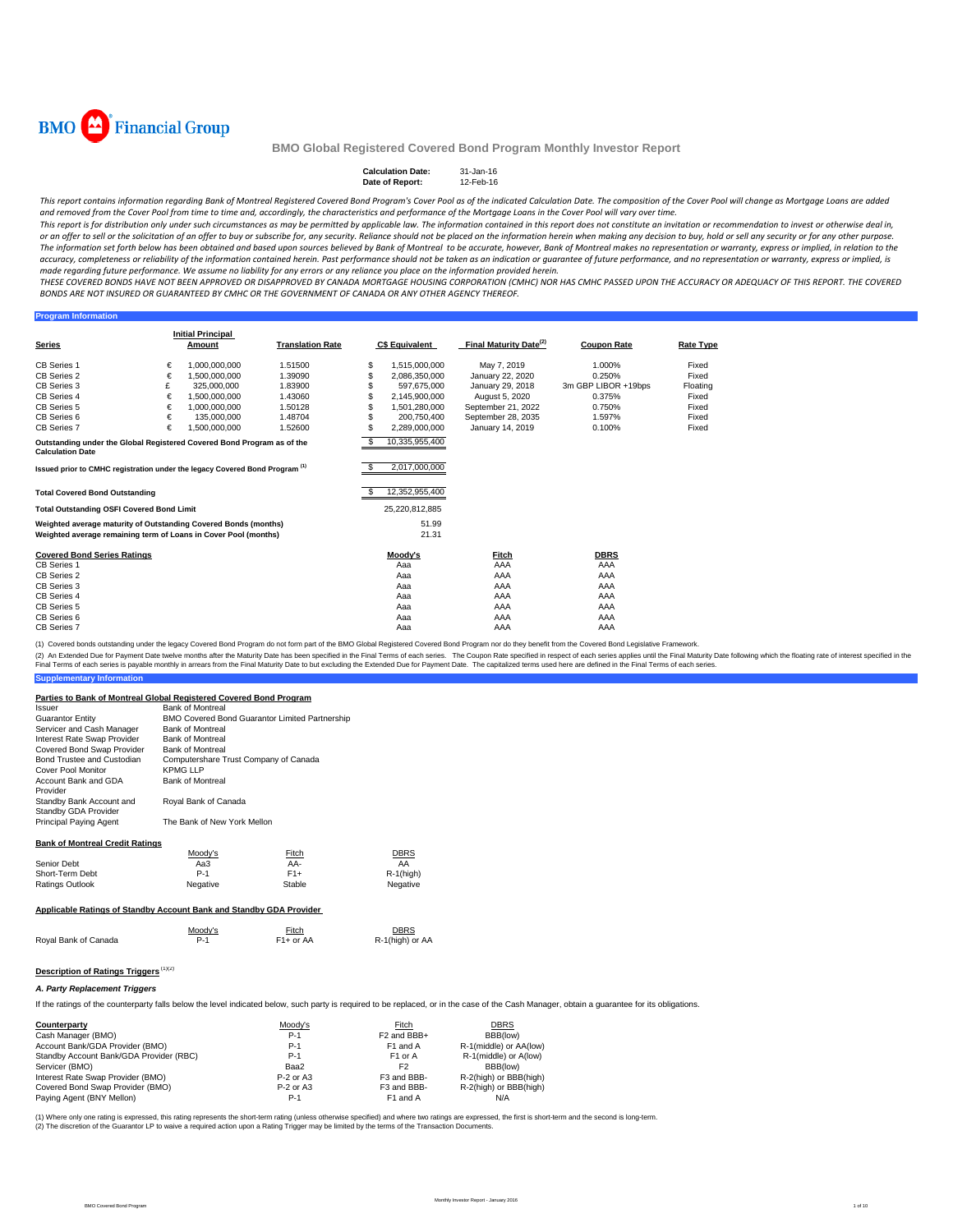

|                                                                                                                                                                                                                                                                                                                          |                                          | <b>Calculation Date:</b><br>Date of Report: | 31-Jan-16<br>12-Feb-16                                            |  |  |  |  |  |
|--------------------------------------------------------------------------------------------------------------------------------------------------------------------------------------------------------------------------------------------------------------------------------------------------------------------------|------------------------------------------|---------------------------------------------|-------------------------------------------------------------------|--|--|--|--|--|
| <b>B. Summary of Specific Rating Trigger Actions</b><br>I) The following actions are required if the Cash Manager (BMO) undergoes a downgrade below the stipulated rating:                                                                                                                                               |                                          |                                             |                                                                   |  |  |  |  |  |
|                                                                                                                                                                                                                                                                                                                          | Moody's                                  | <b>Fitch</b>                                | <b>DBRS</b>                                                       |  |  |  |  |  |
| a) The Servicer will be required to direct amounts received<br>directly into the GDA Account (or Standby GDA Account if<br>applicable) within 2 Canadian business days and the Cash<br>Manager shall immediately remit any funds held at such<br>time for or on behalf of the Guarantor directly into the GDA<br>Account | $P-1$                                    | F1 or A                                     | R-1(middle) or AA(low)                                            |  |  |  |  |  |
| II) The following actions are required if the Servicer (BMO) undergoes a downgrade below the stipulated rating:                                                                                                                                                                                                          |                                          |                                             |                                                                   |  |  |  |  |  |
|                                                                                                                                                                                                                                                                                                                          | Moody's                                  | Fitch                                       | <b>DBRS</b>                                                       |  |  |  |  |  |
| a) The Servicer will be required to direct amounts received<br>to the Cash Manager, or GDA as applicable                                                                                                                                                                                                                 | $P-1$                                    | F1 or A                                     | R-1(middle) or BBB(low)                                           |  |  |  |  |  |
| III) The Swap Provider is required to transfer credit support or transfer all of its rights and obligations to a replacement third party, or to obtain a<br>quarantee of its rights and obligations from a third party, if the Swap Provider undergoes a downgrade below the stipulated rating:                          |                                          |                                             |                                                                   |  |  |  |  |  |
| a) Interest Rate Swap Provider<br>b) Covered Bond Swap Provider                                                                                                                                                                                                                                                          | $Modv's^{(3)}$<br>P-1 or A2<br>P-1 or A2 | Fitch<br>F1 and A<br>F1 and A               | <b>DBRS</b><br>R-1(middle) or A (high)<br>R-1(middle) or A (high) |  |  |  |  |  |
| IV) The following actions are required if the Issuer (BMO) undergoes a downgrade below the stipulated rating:                                                                                                                                                                                                            |                                          |                                             |                                                                   |  |  |  |  |  |
| a) Mandatory repayment of the Demand Loan                                                                                                                                                                                                                                                                                | Moody's<br>N/A                           | Fitch<br>F <sub>2</sub> or BBB+             | DBRS<br>N/A                                                       |  |  |  |  |  |
| b) Cashflows will be exchanged under the Covered Bond<br>Swap Agreement (to the extent not already taking place)                                                                                                                                                                                                         | Baa1                                     | BBB+                                        | BBB(high)                                                         |  |  |  |  |  |
| c) Transfer of title to Loans to Guarantor <sup>(4)</sup>                                                                                                                                                                                                                                                                | A3                                       | BBB-                                        | BBB(low)                                                          |  |  |  |  |  |
| <b>Events of Defaults &amp; Test Compliance</b><br>Asset Coverage Test (C\$ Equivalent of Outstanding<br>Covered Bond < Adjusted Aggregate Asset Amount)                                                                                                                                                                 |                                          | Pass                                        |                                                                   |  |  |  |  |  |
| <b>Issuer Event of Default</b><br>Guarantor LP Event of Default                                                                                                                                                                                                                                                          |                                          | No<br>No                                    |                                                                   |  |  |  |  |  |

(3) If no short term rating exists, then A1<br>(4) The transfer of registered title to the Lalams to the Guarantor may be deferred if (A) satisfactory assurances are provided to the Guarantor and the Bond Trustee by The Offic

| (Applicable to Hard Bullet Covered Bonds) |         |       |                   |  |  |
|-------------------------------------------|---------|-------|-------------------|--|--|
| <b>Pre-Maturity Required Ratings</b>      | Moody's | Fitch | DBRS <sup>(</sup> |  |  |
|                                           | P-1     | F1+   | 4(high) or A(low) |  |  |
|                                           |         |       |                   |  |  |
|                                           |         |       |                   |  |  |

Following a breach of the Pre-Maturity test in respect of a Series of Hard Bullet Covered Bonds, and unless the Pre-Maturity Liquidity Ledger is otherwise funded from the other sources, the<br>Partnership shall offer to sell

(1) In the case of DBRS, if Final Maturity Date is within six months of the Pre-Maturity Test Date, then A(high), otherwise A(low).

## **Reserve Fund Reserve Fund Required Amount Ratings** Moody's Fitch DBRS DERS<br>
Senior Adiow)<br>
Short Term R-1 (middle) Senior A(low) and A A(low) and A A(low) and A A(low) and A A(low) and A A(low) and A A(low) and A A(low) and A Short Term R-1(middle) Reserves the Reserves of Performance Reserves F1 Reserves Reserves Reserves and Reserves Reserves Reserves and Reserves Reserves Reserves Reserves and Reserves Reserves Reserves and Reserves Reserves

Are the ratings of the Issuer below the Reserve Fund Required Amount Ratings? No

If the ratings of the Issuer fall below the Reserve Fund Required Amount Ratings, then the Guarantor shall credit or cause to be credited to the Reserve Fund funds up to an amount equal to the Reserve Fund Required Amount.

Reserve Fund Required Amount: Nil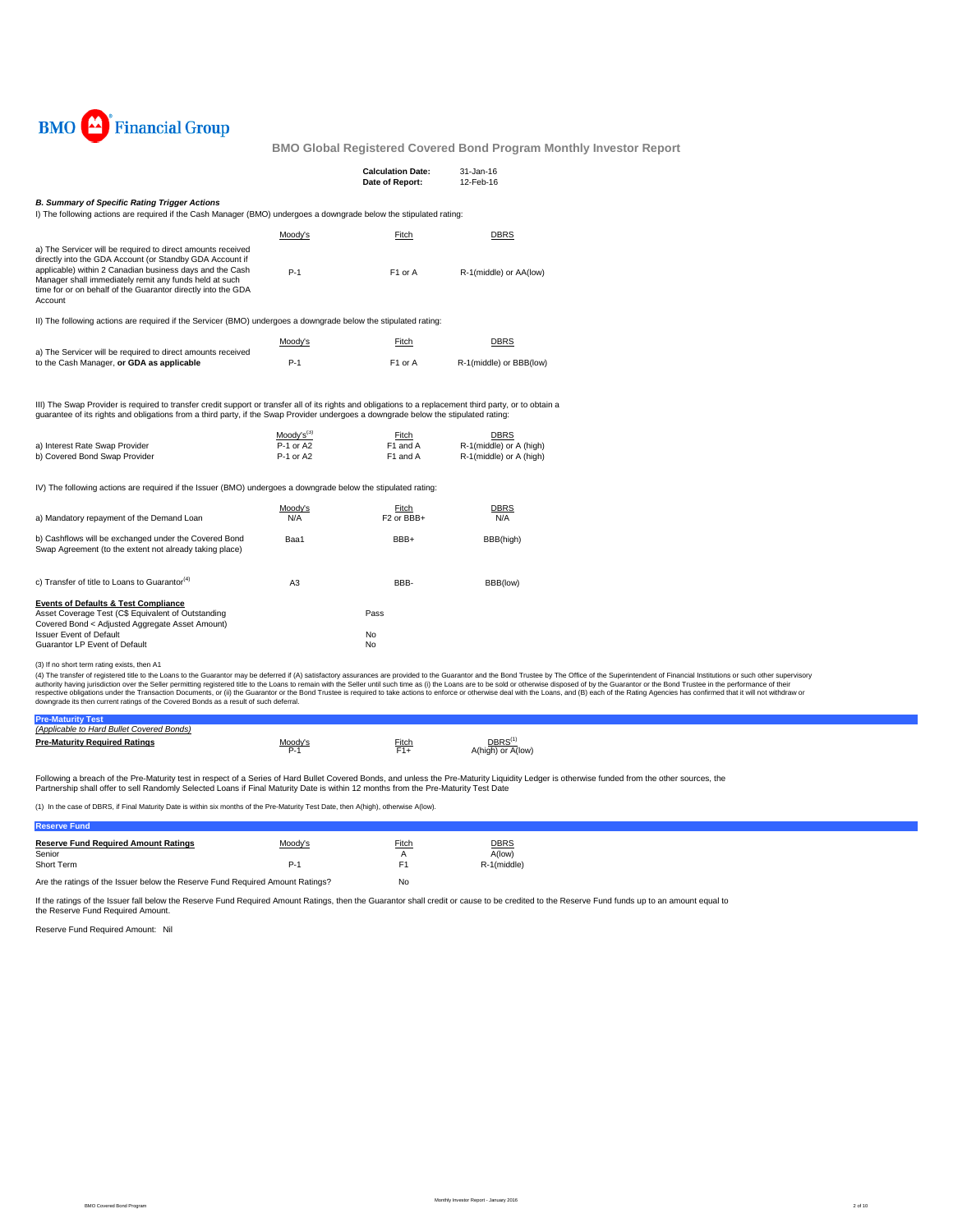

|                                                                                                                                                                                                                                                                      |     | <b>Calculation Date:</b><br>Date of Report: | 31-Jan-16<br>12-Feb-16                          |                 |                                  |  |
|----------------------------------------------------------------------------------------------------------------------------------------------------------------------------------------------------------------------------------------------------------------------|-----|---------------------------------------------|-------------------------------------------------|-----------------|----------------------------------|--|
| <b>Asset Coverage Test</b>                                                                                                                                                                                                                                           |     |                                             |                                                 |                 |                                  |  |
| C\$ Equivalent of Outstanding Covered Bonds                                                                                                                                                                                                                          |     | 10,335,955,400                              |                                                 |                 |                                  |  |
| $A^{(1)}$ = Lesser of (i) Sum of LTV adjusted outstanding principal balance and (ii)<br>Sum of Asset percentage adjusted outstanding principal balance<br>$B =$ Principal receipts not applied                                                                       | \$. | 11,599,858,767                              |                                                 | A (i)<br>A (ii) | 12,406,266,060<br>11,599,858,767 |  |
| $C =$ Cash capital contributions<br>$D =$ Substitution assets<br>$E =$ (i) Reserve fund balance<br>(ii) Pre - Maturity liquidity ledger balance<br>$F =$ Negative carry factor calculation<br>Total: $A + B + C + D + E - F$<br><b>Asset Coverage Test Pass/Fail</b> |     | 11,599,858,767<br>Pass                      | Asset Percentage<br>Maximum Asset<br>Percentage | 93.5%<br>95.0%  |                                  |  |
| (1) Market Value as determined by adjusting, not less than quarterly, the Original Market Value utilizing the Indexation Methodology (see Appendix for details) for subsequent price developments.                                                                   |     |                                             |                                                 |                 |                                  |  |
| <b>Valuation Calculation</b>                                                                                                                                                                                                                                         |     |                                             |                                                 |                 |                                  |  |
| <b>Trading Value of Covered Bonds</b>                                                                                                                                                                                                                                |     | 10,436,043,704                              |                                                 |                 |                                  |  |
| A = Lesser of i) Present value of outstanding loan balance of Performing Eligible<br>Loans <sup>(1)</sup> and ii) 80% of Market Value <sup>(2)</sup> of properties securing Performing Eligible<br>Loans, net of adjustments                                         |     | 12,475,077,166                              |                                                 | A(i)            | 12.475.077.166                   |  |
| $B =$ Principal receipts up to calculation date not otherwise applied<br>$C =$ Cash capital contributions<br>D = Trading Value of any Substitute Assets<br>$E =$ (i) Reserve Fund Balance, if applicable<br>(ii) Pre - Maturity liquidity ledger balance             |     |                                             |                                                 | A (ii)          | 22,456,892,772                   |  |
| F = Trading Value of Swap Collateral                                                                                                                                                                                                                                 |     |                                             |                                                 |                 |                                  |  |

## Total:  $A + B + C + D + E + F$  **\$** 12,475,077,166

(1) Present value of expected future cash flows of Loans using current market interest rates offered to BMO clients. The effective weighted average rate used for discounting is 2.50%.<br>(2) Market Value as determined by adju

| <b>Intercompany Loan Balance</b>             |                          |                                                         |                        |  |  |
|----------------------------------------------|--------------------------|---------------------------------------------------------|------------------------|--|--|
| Guarantee Loan<br>Demand Loan<br>Total       |                          | 10,347,773,547<br>\$<br>2,560,899,054<br>12,908,672,601 |                        |  |  |
| <b>Cover Pool Losses</b>                     |                          |                                                         |                        |  |  |
| Period end                                   | <b>Write Off Amounts</b> | <b>Loss Percentage (Annualized)</b>                     |                        |  |  |
| January 31, 2016                             | \$0                      | 0.00%                                                   |                        |  |  |
|                                              |                          |                                                         |                        |  |  |
| <b>Cover Pool Flow of Funds</b>              |                          |                                                         |                        |  |  |
|                                              | <b>Current Month</b>     | Previous Month                                          |                        |  |  |
| <b>Cash Inflows</b>                          |                          |                                                         |                        |  |  |
| Principal receipts                           | 405,519,284              | 494,433,209                                             |                        |  |  |
| Proceeds for sale of Loans                   |                          |                                                         |                        |  |  |
| <b>Revenue Receipts</b>                      | 29,051,648               | 28,334,098                                              |                        |  |  |
| <b>Swap Receipts</b>                         | 3,557,614                | 2,824,201                                               |                        |  |  |
| Cash Capital Contribution                    |                          |                                                         |                        |  |  |
| Advances of Intercompany Loans               |                          | 1,064,000,000.00                                        |                        |  |  |
| Guarantee Fee<br><b>Cash Outflows</b>        | 1,614,112.00             |                                                         |                        |  |  |
| Swap Payment                                 |                          |                                                         |                        |  |  |
| Intercompany Loan interest                   | (17,096,975)             | (16, 402, 998)                                          |                        |  |  |
| Intercompany Loan principal                  | (491, 482, 000)          | (409, 847, 000)                                         |                        |  |  |
| Intercompany Loan repayment                  |                          |                                                         |                        |  |  |
| Mortgage Top-up Settlement                   |                          | (1,062,755,937)                                         |                        |  |  |
| Misc Partnership Expenses                    | (145)                    | (3, 180)                                                |                        |  |  |
| Profit Distribution to Partners              |                          | (98, 826)                                               |                        |  |  |
| Net inflows/(outflows)                       | (68, 836, 463)           | 100,483,567                                             |                        |  |  |
|                                              |                          |                                                         |                        |  |  |
| <b>Cover Pool - Summary Statistics</b>       |                          |                                                         |                        |  |  |
| Asset Type<br>Previous Month Ending Balance  |                          | Mortgages<br>12,845,584,573                             |                        |  |  |
| Aggregate Outstanding Balance                |                          | 12,424,470,044<br>S                                     |                        |  |  |
| Number of Loans                              |                          | 52,926                                                  |                        |  |  |
| Average Loan Size                            |                          | \$<br>234,752                                           |                        |  |  |
| Number of Primary Borrowers                  |                          | 50,689                                                  |                        |  |  |
| Number of Properties                         |                          | 52,926                                                  |                        |  |  |
|                                              |                          | Original <sup>(2)</sup>                                 | Indexed <sup>(1)</sup> |  |  |
| Weighted Average Current Loan to Value (LTV) |                          | 59.08%                                                  | 51.23%                 |  |  |
| Weighted Average Authorized LTV              |                          | 67.31%                                                  | 58.20%                 |  |  |
| Weighted Average Original LTV                |                          | 67.31%                                                  |                        |  |  |
| Weighted Average Seasoning                   |                          | 28.36 (Months)                                          |                        |  |  |
| Weighted Average Coupon                      |                          | 2.74%                                                   |                        |  |  |
| Weighted Average Original Term               |                          | 49.67 (Months)                                          |                        |  |  |
| Weighted Average Remaining Term              |                          | 21.31 (Months)                                          |                        |  |  |
| <b>Substitution Assets</b>                   |                          | Nil                                                     |                        |  |  |

<sup>(1)</sup> Value as determined by adjusting, not less than quarterly, the Original Market Value utilizing the Indexation Methodology (see Appendix for details) for subsequent price developments.<br><sup>(2)</sup> Value as most recently det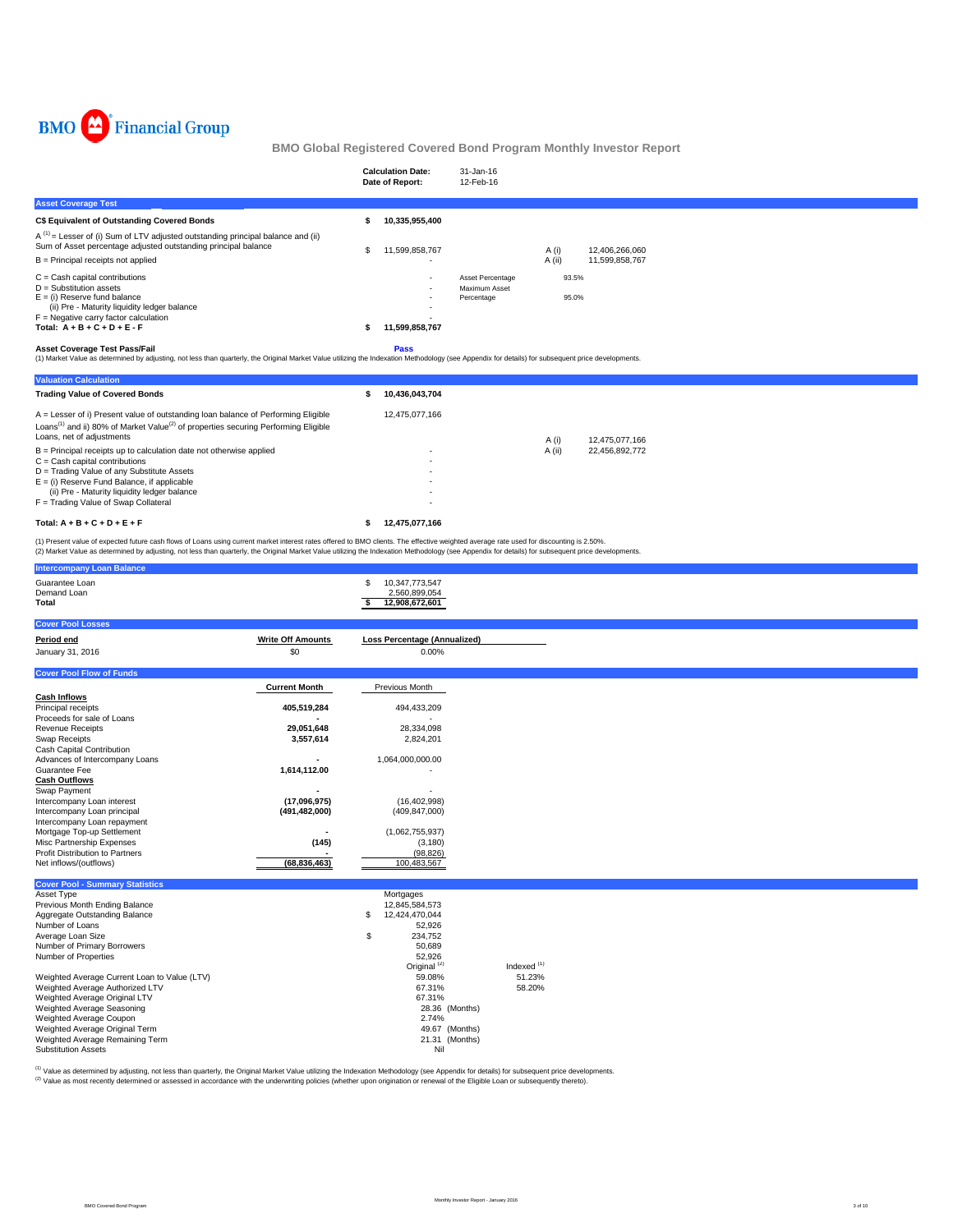

|                                                      | <b>Calculation Date:</b><br>Date of Report: | 31-Jan-16<br>12-Feb-16 |                                                 |                     |
|------------------------------------------------------|---------------------------------------------|------------------------|-------------------------------------------------|---------------------|
|                                                      |                                             |                        |                                                 |                     |
| <b>Cover Pool - Delinquency Distribution</b>         |                                             |                        |                                                 |                     |
| <b>Aging Summary</b>                                 | Number of Loans                             | Percentage             | <b>Principal Balance</b>                        | Percentage          |
| Current and less than 30 days past due               | 52,694                                      | 99.56                  | \$<br>12,363,709,905                            | 99.51               |
| 30 - 59 days past due                                | 132                                         | 0.25                   | \$<br>32,957,606                                | 0.27                |
| 60 - 89 days past due                                | 34                                          | 0.06                   | \$<br>9,598,550                                 | 0.08                |
| 90 or more days past due                             | 66                                          | 0.12                   | 18,203,984<br>\$                                | 0.15                |
| <b>Grand Total</b>                                   | 52,926                                      | 100.00                 | \$<br>12,424,470,044                            | 100.00              |
| <b>Cover Pool - Provincial Distribution</b>          |                                             |                        |                                                 |                     |
|                                                      |                                             |                        |                                                 |                     |
| <b>Province</b><br>Alberta                           | <b>Number of Loans</b><br>6,483             | Percentage<br>12.25    | <b>Principal Balance</b><br>\$<br>1,450,539,129 | Percentage<br>11.67 |
| <b>British Columbia</b>                              | 9,342                                       | 17.65                  | \$<br>3,299,652,244                             | 26.56               |
| Manitoba                                             | 916                                         | 1.73                   | \$<br>151,995,162                               | 1.22                |
| New Brunswick                                        | 858                                         | 1.62                   | \$<br>103,778,259                               | 0.84                |
| Newfoundland                                         | 997                                         | 1.88                   | 156,859,245<br>\$                               | 1.26                |
| Northwest Territories & Nunavut                      | ٠                                           | $\sim$                 | £.<br>$\sim$                                    |                     |
| Nova Scotia                                          | 1,616                                       | 3.05                   | \$<br>271,897,425                               | 2.19                |
| Ontario                                              | 21,557                                      | 40.73                  | \$<br>4,968,919,004                             | 39.99               |
| Prince Edward Island                                 | 286                                         | 0.54                   | \$<br>38,818,122                                | 0.31                |
| Quebec                                               | 9,142                                       | 17.27                  | \$<br>1,637,035,866                             | 13.18               |
| Saskatchewan                                         | 1,729                                       | 3.27                   | \$<br>344,975,589                               | 2.78                |
| Yukon Territories                                    |                                             |                        | £.                                              |                     |
| <b>Grand Total</b>                                   | 52,926                                      | 100.00                 | 12,424,470,044<br>\$                            | 100.00              |
| <b>Cover Pool - Credit Score Distribution</b>        |                                             |                        |                                                 |                     |
| <b>Credit Score</b>                                  | Number of Loans                             | Percentage             | <b>Principal Balance</b>                        | Percentage          |
| Less than 600 or Unavailable                         | 3,849                                       | 7.27                   | \$<br>954,233,724                               | 7.68                |
| $600 - 650$                                          | 2,769                                       | 5.23                   | \$<br>686,525,804                               | 5.53                |
| 651 - 700                                            | 6,535                                       | 12.35                  | \$<br>1,632,804,658                             | 13.14               |
| 701 - 750                                            | 12,522                                      | 23.66                  | \$<br>3,144,322,618                             | 25.31               |
| 751 - 800                                            | 19,794                                      | 37.40                  | \$<br>4,613,456,147                             | 37.13               |
| 801 and Above                                        | 7,457                                       | 14.09                  | \$<br>1,393,127,093                             | 11.21               |
| <b>Grand Total</b>                                   | 52,926                                      | 100.00                 | 12,424,470,044<br>\$                            | 100.00              |
| <b>Cover Pool - Rate Type Distribution</b>           |                                             |                        |                                                 |                     |
|                                                      |                                             |                        |                                                 |                     |
| <b>Rate Type</b><br>Fixed                            | Number of Loans<br>42,617                   | Percentage             | <b>Principal Balance</b><br>\$                  | Percentage<br>77.60 |
|                                                      |                                             | 80.52                  | 9,641,019,662                                   |                     |
| Variable<br><b>Grand Total</b>                       | 10,309<br>52,926                            | 19.48<br>100.00        | 2,783,450,382<br>\$<br>\$<br>12,424,470,044     | 22.40<br>100.00     |
|                                                      |                                             |                        |                                                 |                     |
| <b>Cover Pool - Mortgage Asset Type Distribution</b> |                                             |                        |                                                 |                     |
| <b>Mortgage Asset Type</b>                           | Number of Loans                             | Percentage             | <b>Principal Balance</b>                        | Percentage          |
| <b>Conventional Amortizing Mortgages</b>             | 52,926                                      | 100.00                 | $\sqrt[6]{\frac{2}{5}}$<br>12,424,470,044       | 100.00              |
| <b>Grand Total</b>                                   | 52,926                                      | 100.00                 | \$<br>12,424,470,044                            | 100.00              |
|                                                      |                                             |                        |                                                 |                     |
| <b>Cover Pool - Occupancy Type Distribution</b>      |                                             |                        |                                                 |                     |
| <b>Occupancy Type</b>                                | Number of Loans                             | Percentage             | <b>Principal Balance</b>                        | Percentage          |
| Owner Occupied                                       | 40,421                                      | 76.37                  | \$<br>9,848,592,713                             | 79.27               |
| Non-Owner Occupied                                   | 12,505                                      | 23.63                  | 2,575,877,331<br>\$                             | 20.73               |
| <b>Grand Total</b>                                   | 52,926                                      | 100.00                 | 12,424,470,044<br>\$                            | 100.00              |
| <b>Cover Pool - Mortgage Rate Distribution</b>       |                                             |                        |                                                 |                     |
|                                                      |                                             |                        |                                                 |                     |
| Mortgage Rate (%)                                    | Number of Loans                             | Percentage             | <b>Principal Balance</b>                        | Percentage          |
| Less than 1.00                                       |                                             |                        | \$                                              |                     |
| $1.00 - 3.99$                                        | 52,464                                      | 99.13                  | 12,357,678,631<br>\$                            | 99.46               |
| $4.00 - 4.49$                                        | 308                                         | 0.58                   | \$<br>44,600,043                                | 0.36                |
| $4.50 - 4.99$                                        | 106                                         | 0.20                   | \$<br>15,488,650                                | 0.12                |
| $5.00 - 5.49$                                        | 35                                          | 0.07                   | S<br>5,043,134                                  | 0.04                |
| $5.50 - 5.99$                                        | 9<br>$\overline{4}$                         | 0.02                   | \$<br>1,040,016                                 | 0.01                |
| $6.00 - 6.49$                                        |                                             | 0.01                   | S<br>619,570<br>\$                              | 0.00                |
| $6.50 - 6.99$<br>$7.00 - 7.49$                       |                                             |                        | \$.                                             |                     |
| $7.50 - 7.99$                                        |                                             |                        | я                                               |                     |
| 8.00 and Above                                       |                                             |                        | S                                               |                     |
| <b>Grand Total</b>                                   | 52,926                                      | 100.00                 | 12,424,470,044<br>\$                            | 100.00              |
|                                                      |                                             |                        |                                                 |                     |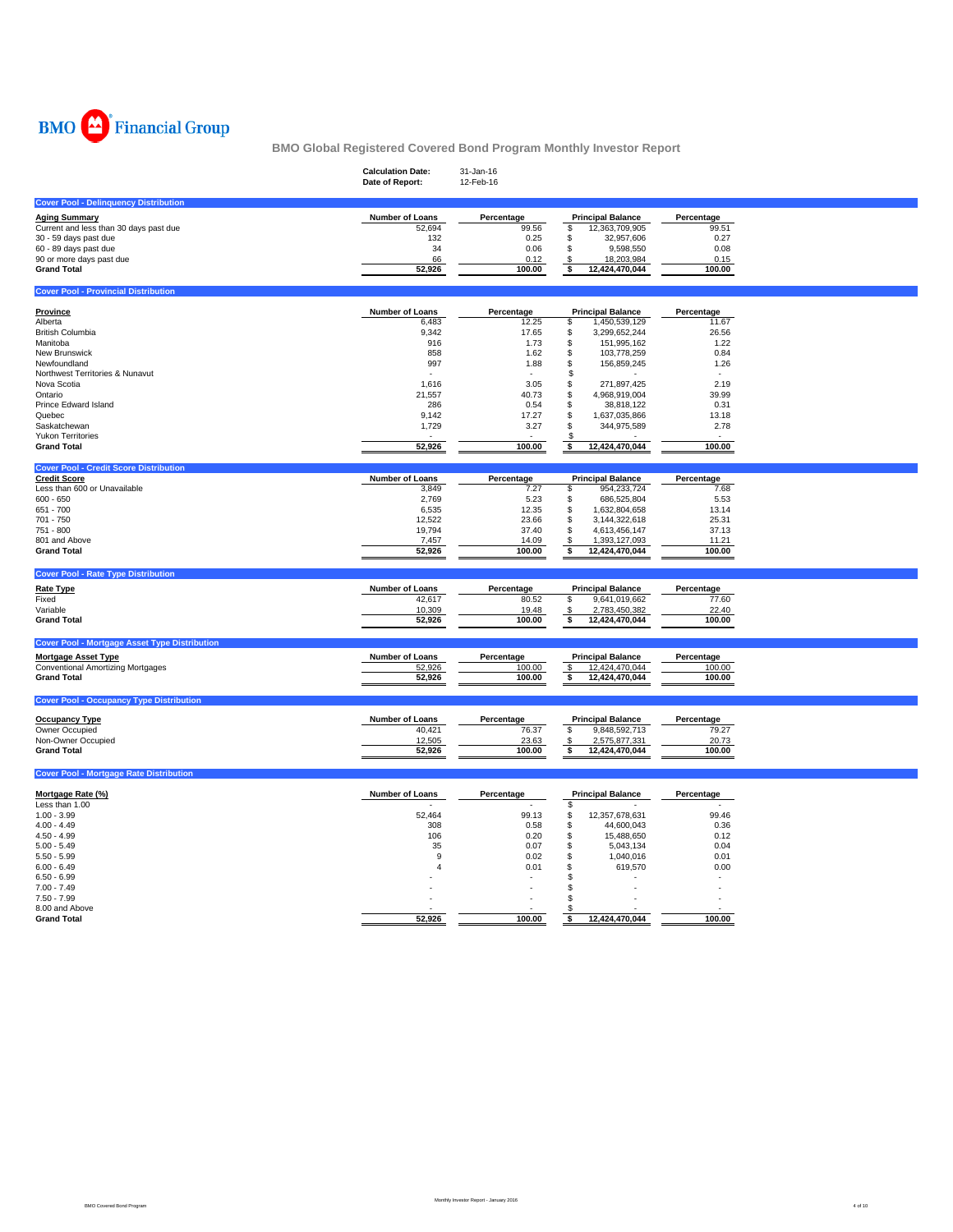

**Cover Pool - Remaining Term** 

**BMO Global Registered Covered Bond Program Monthly Investor Report**

# **Calculation Date:** 31-Jan-16 **Date of Report:** 12-Feb-16

| <b>Number of Loans</b>   | Percentage |   |                | Percentage               |  |
|--------------------------|------------|---|----------------|--------------------------|--|
| 5,333                    | 10.08      |   | 405,173,528    | 3.26                     |  |
| 2,499                    | 4.72       |   | 330,385,630    | 2.66                     |  |
| 2,707                    | 5.11       |   | 434.034.237    | 3.49                     |  |
| 2,899                    | 5.48       |   | 539.626.525    | 4.34                     |  |
| 3,158                    | 5.97       |   | 727,099,934    | 5.85                     |  |
| 3,892                    | 7.35       |   | 1,011,491,300  | 8.14                     |  |
| 4,794                    | 9.06       |   | 1,447,444,456  | 11.65                    |  |
| 6,526                    | 12.33      |   | 2.036.125.640  | 16.39                    |  |
| 7.053                    | 13.33      |   | 1,997,511,244  | 16.08                    |  |
| 7.244                    | 13.69      | ж | 1.724.272.598  | 13.88                    |  |
| 3.421                    | 6.46       | ж | 885,392,264    | 7.13                     |  |
| 2.697                    | 5.10       |   | 686.148.964    | 5.52                     |  |
| 703                      | 1.33       |   | 199,763,724    | 1.61                     |  |
| $\overline{\phantom{a}}$ | ٠          |   |                |                          |  |
| 52,926                   | 100.00     |   | 12.424.470.044 | 100.00                   |  |
|                          |            |   |                | <b>Principal Balance</b> |  |

<sup>(1)</sup> Value as determined by adjusting, not less than quarterly, the Original Market Value utilizing the Indexation Methodology (see Appendix for details) for subsequent price developments.

| <b>Months to Maturity</b> | <b>Number of Loans</b> | Percentage | <b>Principal Balance</b> |                | Percentage |  |
|---------------------------|------------------------|------------|--------------------------|----------------|------------|--|
| Less than 12              | 14.226                 | 26.88      | s                        | 4,014,181,722  | 32.31      |  |
| $12 - 17$                 | 9.504                  | 17.96      | S                        | 1,879,917,037  | 15.13      |  |
| $18 - 24$                 | 14.375                 | 27.16      |                          | 2,944,883,013  | 23.70      |  |
| $25 - 30$                 | 2.692                  | 5.09       |                          | 610.497.017    | 4.91       |  |
| $31 - 36$                 | 2,241                  | 4.23       | ъ                        | 591.201.310    | 4.76       |  |
| $37 - 42$                 | 1,953                  | 3.69       |                          | 526.062.093    | 4.23       |  |
| $43 - 48$                 | 5.371                  | 10.15      | \$                       | 1.283.230.967  | 10.33      |  |
| $49 - 54$                 | 1.456                  | 2.75       |                          | 331.871.137    | 2.67       |  |
| $55 - 60$                 | 1.009                  | 1.91       |                          | 219.069.152    | 1.76       |  |
| $61 - 63$                 |                        | 0.00       |                          | 246.162        | 0.00       |  |
| 72 and Above              | 98                     | 0.19       |                          | 23.310.434     | 0.19       |  |
| <b>Grand Total</b>        | 52.926                 | 100.00     |                          | 12.424.470.044 | 100.00     |  |

| <b>Cover Pool - Remaining Principal Balance Distribution</b> |                        |            |                          |            |
|--------------------------------------------------------------|------------------------|------------|--------------------------|------------|
| <b>Remaining Principal Balance (C\$)</b>                     | <b>Number of Loans</b> | Percentage | <b>Principal Balance</b> | Percentage |
| 99,999 and Below                                             | 10.681                 | 20.18      | 674.901.750              | 5.43       |
| 100.000 - 199.999                                            | 18.182                 | 34.35      | 2.723.319.496            | 21.92      |
| 200.000 - 299.999                                            | 12.378                 | 23.39      | 3.027.539.268            | 24.37      |
| 300.000 - 399.999                                            | 5,560                  | 10.51      | 1,908,852,840            | 15.36      |
| 400.000 - 499.999                                            | 2,546                  | 4.81       | 1,132,418,978            | 9.11       |
| 500.000 - 599.999                                            | 1,284                  | 2.43       | 700.030.503              | 5.63       |
| 600.000 - 699.999                                            | 657                    | 1.24       | 425.129.593              | 3.42       |
| 700.000 - 799.999                                            | 356                    | 0.67       | 265.155.951              | 2.13       |
| 800.000 - 899.999                                            | 280                    | 0.53       | 237.610.968              | 1.91       |
| 900.000 - 999.999                                            | 195                    | 0.37       | 184.215.784              | 1.48       |
| 1.000.000 - 1.499.999                                        | 542                    | 1.02       | 658.674.668              | 5.30       |
| 1.500.000 - 2.000.000                                        | 207                    | 0.39       | 354.240.456              | 2.85       |
| 2.000.000 - 3.000.000                                        | 58                     | 0.11       | 132.379.789              | 1.07       |
| 3,000,000 and Above                                          |                        |            |                          |            |
|                                                              | 52.926                 | 100.00     | 12,424,470,044           | 100.00     |

| Number of Loans | Percentage |                | Percentage               |
|-----------------|------------|----------------|--------------------------|
| 11.273          | 21.30      | 2.084.129.140  | 16.77                    |
| 2.787           | 5.27       | 639.724.338    | 5.15                     |
| 34,983          | 66.10      | 8.864.529.746  | 71.35                    |
| 3,883           | 7.34       | 836.086.820    | 6.73                     |
| 52.926          | 100.00     | 12.424.470.044 | 100.00                   |
|                 |            |                | <b>Principal Balance</b> |

*Note: Percentages and totals in the above tables may not add exactly due to rounding.*

|  | Cover Pool - Indexed LTV and Delinquency Distribution by Province (1) |  |
|--|-----------------------------------------------------------------------|--|
|  |                                                                       |  |

|          |                 | <b>Aging Summary</b> |                                                     |  |                           |  |                           |  |                             |     |               |  |  |
|----------|-----------------|----------------------|-----------------------------------------------------|--|---------------------------|--|---------------------------|--|-----------------------------|-----|---------------|--|--|
| Province | Indexed LTV (%) |                      | <b>Current and</b><br>less than 30<br>days past due |  | 30 to 59<br>days past due |  | 60 to 89<br>days past due |  | 90 or more<br>days past due |     | Total         |  |  |
| Alberta  | 20.00 and Below | \$                   | 37,628,601                                          |  |                           |  |                           |  | 21,072                      | \$. | 37,649,673    |  |  |
|          | $20.01 - 25$    |                      | 29.869.172                                          |  | $\overline{\phantom{a}}$  |  |                           |  |                             |     | 29,869,172    |  |  |
|          | $25.01 - 30$    |                      | 39.447.798                                          |  | $\overline{\phantom{a}}$  |  |                           |  | 576,502                     |     | 40,024,301    |  |  |
|          | $30.01 - 35$    |                      | 55,549,255                                          |  | $\overline{\phantom{a}}$  |  |                           |  |                             |     | 55,549,255    |  |  |
|          | $35.01 - 40$    |                      | 54.191.461                                          |  |                           |  |                           |  |                             |     | 54,191,461    |  |  |
|          | $40.01 - 45$    |                      | 84,212,316                                          |  | 156.984                   |  |                           |  | 788.546                     |     | 85, 157, 845  |  |  |
|          | $45.01 - 50$    |                      | 96.974.710                                          |  | 316.907                   |  |                           |  |                             |     | 97.291.617    |  |  |
|          | $50.01 - 55$    |                      | 154.033.649                                         |  | 414.452                   |  |                           |  |                             |     | 154.448.101   |  |  |
|          | $55.01 - 60$    |                      | 218.292.112                                         |  | 239.101                   |  |                           |  | 827.022                     |     | 219,358,236   |  |  |
|          | $60.01 - 65$    |                      | 331.870.826                                         |  | 445.756                   |  | 165.649                   |  | 376,645                     |     | 332,858,876   |  |  |
|          | $65.01 - 70$    |                      | 198.410.684                                         |  | 327.624                   |  |                           |  | 198.650                     |     | 198,936,958   |  |  |
|          | $70.01 - 75$    |                      | 85.878.303                                          |  | 206.944                   |  |                           |  |                             |     | 86,085,247    |  |  |
|          | $75.01 - 80$    |                      | 57.815.831                                          |  |                           |  |                           |  | 1,302,558                   |     | 59,118,388    |  |  |
|          | 80.01 and Above |                      |                                                     |  |                           |  |                           |  |                             |     |               |  |  |
|          |                 |                      | 1,444,174,717                                       |  | 2,107,769                 |  | 165,649                   |  | 4,090,995                   |     | 1,450,539,129 |  |  |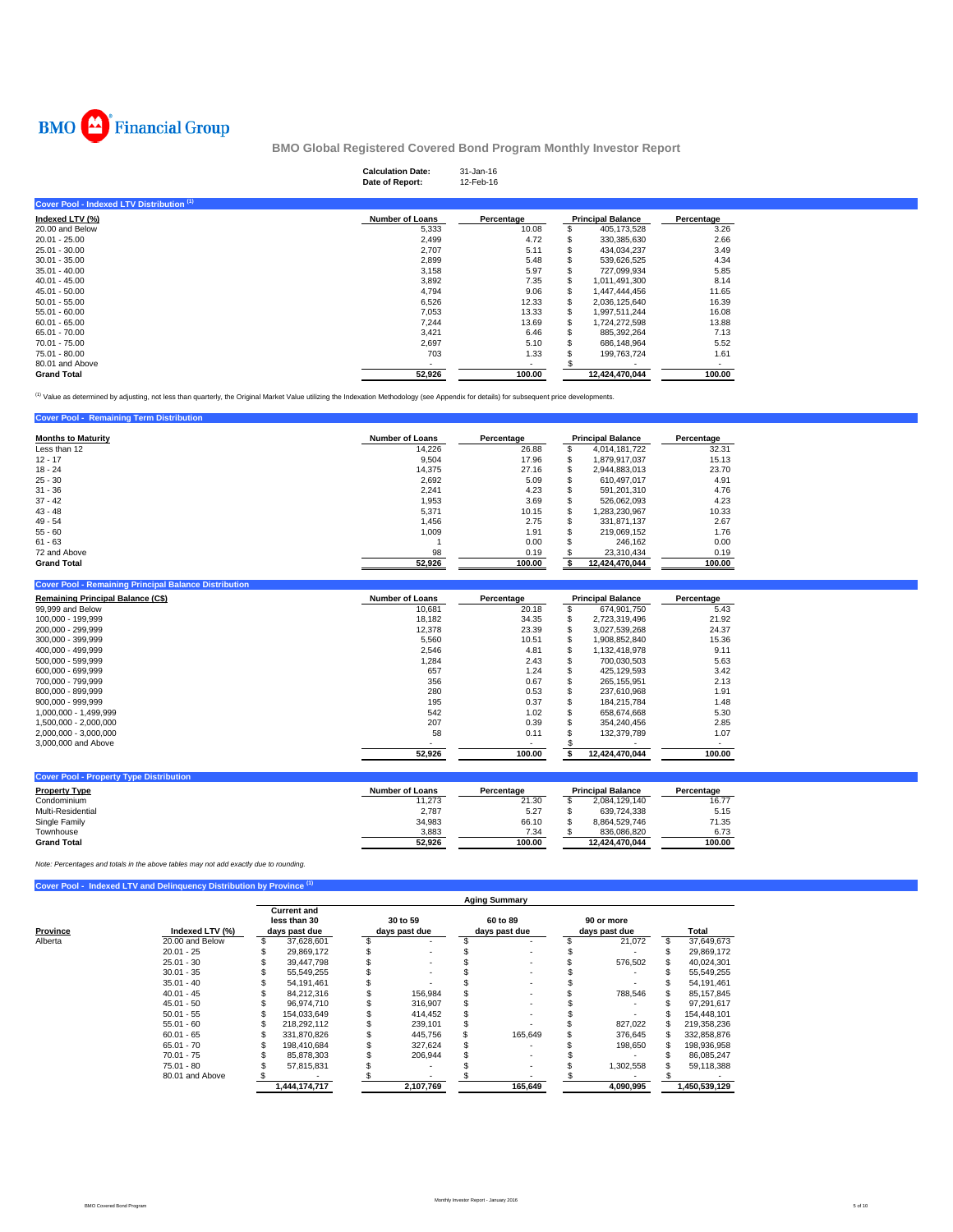

**Calculation Date:** 31-Jan-16 **Date of Report:** 12-Feb-16

| <b>Current and</b><br>30 to 59<br>less than 30<br>60 to 89<br>90 or more<br><b>Province</b><br>Indexed LTV (%)<br>days past due<br>days past due<br>days past due<br>days past due<br><b>Total</b><br><b>British Columbia</b><br>\$<br>\$<br>\$<br>\$<br>\$<br>20.00 and Below<br>136,223,719<br>218,735<br>77,829<br>136,520,283<br>\$<br>\$<br>\$<br>$20.01 - 25$<br>\$<br>119,471,471<br>\$<br>119,471,471<br>\$<br>\$<br>\$<br>\$<br>$25.01 - 30$<br>\$<br>323,589<br>506,470<br>155,773,115<br>156,603,174<br>\$<br>\$<br>\$<br>\$<br>\$<br>309,848<br>181,412<br>$30.01 - 35$<br>174,801,140<br>175,292,400<br>\$<br>\$<br>136,038<br>\$<br>\$<br>$35.01 - 40$<br>283,073,425<br>\$<br>221,460<br>283,430,923<br>\$<br>\$<br>\$<br>\$<br>\$<br>$40.01 - 45$<br>409,840,188<br>1,253,425<br>411,093,613<br>\$<br>\$<br>\$<br>582,308,074<br>\$<br>300,047<br>\$<br>584,359,046<br>45.01 - 50<br>1,750,925<br>\$<br>\$<br>\$<br>\$<br>\$<br>791,698,446<br>1,002,837<br>$50.01 - 55$<br>2,798,379<br>957,326<br>796,456,988<br>Ş<br>\$<br>\$<br>\$<br>\$<br>365,352,156<br>2,304,099<br>1,432,304<br>369,088,559<br>$55.01 - 60$<br>\$<br>\$<br>\$<br>\$<br>\$<br>$60.01 - 65$<br>164,969,699<br>738,473<br>266,232<br>165,974,404<br>\$<br>\$<br>\$<br>\$<br>$65.01 - 70$<br>84,546,144<br>\$<br>84,546,144<br>\$<br>\$<br>\$<br>$70.01 - 75$<br>\$<br>16,246,980<br>\$<br>568,259<br>16,815,239<br>\$<br>\$<br>\$<br>\$<br>75.01 - 80<br>\$<br>80.01 and Above<br>\$<br>\$<br>\$<br>\$<br>\$<br>3,284,304,556<br>9,697,473<br>1,620,334<br>4,029,880<br>3,299,652,244<br><b>Aging Summary</b><br><b>Current and</b><br>less than 30<br>30 to 59<br>90 or more<br>60 to 89<br><u>Province</u><br>Indexed LTV (%)<br>days past due<br>days past due<br>days past due<br>days past due<br>Total<br>\$<br>\$<br>\$<br>\$<br>Manitoba<br>20.00 and Below<br>\$<br>3,318,094<br>3,318,094<br>\$<br>\$<br>\$<br>$20.01 - 25$<br>\$<br>2,786,465<br>\$<br>2,786,465<br>\$<br>\$<br>\$<br>\$<br>\$<br>$25.01 - 30$<br>3,029,928<br>3,029,928<br>\$<br>\$<br>\$<br>\$<br>$30.01 - 35$<br>5,017,950<br>\$<br>5,017,950<br>\$<br>\$<br>\$<br>\$<br>\$<br>$35.01 - 40$<br>4,642,997<br>4,642,997<br>\$<br>\$<br>\$<br>\$<br>\$<br>$40.01 - 45$<br>6,343,418<br>6,343,418<br>\$<br>\$<br>\$<br>\$<br>45.01 - 50<br>8,537,882<br>\$<br>108,989<br>8,646,872<br>\$<br>\$<br>\$<br>\$<br>$50.01 - 55$<br>12,814,231<br>\$<br>12,814,231<br>\$<br>\$<br>\$<br>\$<br>$55.01 - 60$<br>21,835,729<br>\$<br>21,835,729<br>\$<br>\$<br>\$<br>\$<br>\$<br>179,667<br>$60.01 - 65$<br>45,733,704<br>45,913,371<br>\$<br>\$<br>\$<br>\$<br>\$<br>65.01 - 70<br>15,164,498<br>15,164,498<br>\$<br>\$<br>\$<br>\$<br>$70.01 - 75$<br>16,420,002<br>\$<br>172,291<br>16,592,293<br>\$<br>\$<br>\$<br>\$<br>75.01 - 80<br>5,889,315<br>\$<br>5,889,315<br>\$<br>\$<br>\$<br>\$<br>80.01 and Above<br>\$<br>108,989<br>351,959<br>151,995,162<br>151,534,213<br>$\sim$<br><b>Aging Summary</b><br><b>Current and</b><br>less than 30<br>30 to 59<br>60 to 89<br>90 or more<br><b>Province</b><br>Indexed LTV (%)<br>days past due<br>days past due<br>days past due<br>days past due<br><b>Total</b><br>\$<br>New Brunswick<br>20.00 and Below<br>\$<br>3,255,345<br>\$<br>\$<br>\$<br>81,081<br>3,336,426<br>\$<br>\$<br>\$<br>$20.01 - 25$<br>\$<br>2,097,164<br>\$<br>2,097,164<br>\$<br>\$<br>\$<br>\$<br>\$<br>25.01 - 30<br>3,362,016<br>3,362,016<br>\$<br>\$<br>\$<br>\$<br>$30.01 - 35$<br>3,077,351<br>\$<br>38,546<br>3,115,897<br>\$<br>\$<br>\$<br>\$<br>\$<br>$35.01 - 40$<br>4,767,066<br>4,767,066<br>\$<br>\$<br>\$<br>\$<br>\$<br>$40.01 - 45$<br>5,710,244<br>5,710,244<br>\$<br>\$<br>\$<br>\$<br>\$<br>45.01 - 50<br>6,439,763<br>6,439,763<br>\$<br>\$<br>\$<br>\$<br>12,998,144<br>\$<br>97,898<br>13,096,042<br>$50.01 - 55$<br>\$<br>\$<br>\$<br>\$<br>$55.01 - 60$<br>20,366,475<br>\$<br>78,478<br>20,444,953<br>\$<br>\$<br>\$<br>\$<br>\$<br>73,700<br>$60.01 - 65$<br>27,662,517<br>27,736,217<br>\$<br>\$<br>\$<br>\$<br>\$<br>$65.01 - 70$<br>9,613,652<br>363,657<br>9,977,309<br>\$<br>\$<br>\$<br>\$<br>\$<br>70.01 - 75<br>3,695,165<br>3,695,165<br>\$<br>\$<br>\$<br>\$<br>75.01 - 80<br>\$<br>80.01 and Above<br>\$<br>\$<br>\$<br>s<br>\$<br>103,044,900<br>442,135<br>97,898<br>193,327<br>103,778,259<br><b>Aging Summary</b><br><b>Current and</b><br>less than 30<br>30 to 59<br>60 to 89<br>90 or more<br>Indexed LTV (%)<br><u>Province</u><br>days past due<br>days past due<br>days past due<br>days past due<br>Total<br>\$<br>\$<br>\$<br>Newfoundland<br>20.00 and Below<br>\$<br>2,797,820<br>\$<br>2,797,820<br>\$<br>\$<br>\$<br>\$<br>$20.01 - 25$<br>2,423,203<br>\$<br>2,423,203<br>\$<br>\$<br>\$<br>\$<br>$25.01 - 30$<br>3,744,458<br>\$<br>3,744,458<br>\$<br>\$<br>\$<br>\$<br>$30.01 - 35$<br>4,063,406<br>\$<br>4,063,406<br>\$<br>\$<br>\$<br>\$<br>$35.01 - 40$<br>\$<br>3,543,838<br>3,543,838<br>\$<br>\$<br>\$<br>$40.01 - 45$<br>6,531,181<br>\$<br>\$<br>6,531,181<br>\$<br>\$<br>$45.01 - 50$<br>\$<br>\$<br>\$<br>11,536,042<br>11,536,042<br>\$<br>\$<br>\$<br>$50.01 - 55$<br>12,508,694<br>\$<br>\$<br>12,508,694<br>\$<br>\$<br>\$<br>\$<br>\$<br>$55.01 - 60$<br>24,830,556<br>86,193<br>123,780<br>25,040,530<br>\$<br>\$<br>\$<br>\$<br>$60.01 - 65$<br>54,010,826<br>467,260<br>305,812<br>\$<br>54,783,898<br>\$<br>156,183<br>\$<br>$65.01 - 70$<br>20,660,947<br>\$<br>\$<br>252,133<br>\$<br>21,069,264<br>\$<br>\$<br>$70.01 - 75$<br>\$<br>8,816,910<br>\$<br>\$<br>8,816,910<br>\$<br>\$<br>\$<br>75.01 - 80<br>\$<br>\$<br>\$<br>\$<br>80.01 and Above<br>\$<br>\$<br>\$<br>155.467.882<br>709,637<br>681.726<br>156,859,245 |  |  | <b>Aging Summary</b> |  |
|----------------------------------------------------------------------------------------------------------------------------------------------------------------------------------------------------------------------------------------------------------------------------------------------------------------------------------------------------------------------------------------------------------------------------------------------------------------------------------------------------------------------------------------------------------------------------------------------------------------------------------------------------------------------------------------------------------------------------------------------------------------------------------------------------------------------------------------------------------------------------------------------------------------------------------------------------------------------------------------------------------------------------------------------------------------------------------------------------------------------------------------------------------------------------------------------------------------------------------------------------------------------------------------------------------------------------------------------------------------------------------------------------------------------------------------------------------------------------------------------------------------------------------------------------------------------------------------------------------------------------------------------------------------------------------------------------------------------------------------------------------------------------------------------------------------------------------------------------------------------------------------------------------------------------------------------------------------------------------------------------------------------------------------------------------------------------------------------------------------------------------------------------------------------------------------------------------------------------------------------------------------------------------------------------------------------------------------------------------------------------------------------------------------------------------------------------------------------------------------------------------------------------------------------------------------------------------------------------------------------------------------------------------------------------------------------------------------------------------------------------------------------------------------------------------------------------------------------------------------------------------------------------------------------------------------------------------------------------------------------------------------------------------------------------------------------------------------------------------------------------------------------------------------------------------------------------------------------------------------------------------------------------------------------------------------------------------------------------------------------------------------------------------------------------------------------------------------------------------------------------------------------------------------------------------------------------------------------------------------------------------------------------------------------------------------------------------------------------------------------------------------------------------------------------------------------------------------------------------------------------------------------------------------------------------------------------------------------------------------------------------------------------------------------------------------------------------------------------------------------------------------------------------------------------------------------------------------------------------------------------------------------------------------------------------------------------------------------------------------------------------------------------------------------------------------------------------------------------------------------------------------------------------------------------------------------------------------------------------------------------------------------------------------------------------------------------------------------------------------------------------------------------------------------------------------------------------------------------------------------------------------------------------------------------------------------------------------------------------------------------------------------------------------------------------------------------------------------------------------------------------------------------------------------------------------------------------------------------------------------------------------------------------------------------------------------------------------------------------------------------------------------------------------------------------------------------------------------------------------------------------------------------------------------------------------------------------------------------------------------------------------------------------------------------------------------|--|--|----------------------|--|
|                                                                                                                                                                                                                                                                                                                                                                                                                                                                                                                                                                                                                                                                                                                                                                                                                                                                                                                                                                                                                                                                                                                                                                                                                                                                                                                                                                                                                                                                                                                                                                                                                                                                                                                                                                                                                                                                                                                                                                                                                                                                                                                                                                                                                                                                                                                                                                                                                                                                                                                                                                                                                                                                                                                                                                                                                                                                                                                                                                                                                                                                                                                                                                                                                                                                                                                                                                                                                                                                                                                                                                                                                                                                                                                                                                                                                                                                                                                                                                                                                                                                                                                                                                                                                                                                                                                                                                                                                                                                                                                                                                                                                                                                                                                                                                                                                                                                                                                                                                                                                                                                                                                                                                                                                                                                                                                                                                                                                                                                                                                                                                                                                                                                                              |  |  |                      |  |
|                                                                                                                                                                                                                                                                                                                                                                                                                                                                                                                                                                                                                                                                                                                                                                                                                                                                                                                                                                                                                                                                                                                                                                                                                                                                                                                                                                                                                                                                                                                                                                                                                                                                                                                                                                                                                                                                                                                                                                                                                                                                                                                                                                                                                                                                                                                                                                                                                                                                                                                                                                                                                                                                                                                                                                                                                                                                                                                                                                                                                                                                                                                                                                                                                                                                                                                                                                                                                                                                                                                                                                                                                                                                                                                                                                                                                                                                                                                                                                                                                                                                                                                                                                                                                                                                                                                                                                                                                                                                                                                                                                                                                                                                                                                                                                                                                                                                                                                                                                                                                                                                                                                                                                                                                                                                                                                                                                                                                                                                                                                                                                                                                                                                                              |  |  |                      |  |
|                                                                                                                                                                                                                                                                                                                                                                                                                                                                                                                                                                                                                                                                                                                                                                                                                                                                                                                                                                                                                                                                                                                                                                                                                                                                                                                                                                                                                                                                                                                                                                                                                                                                                                                                                                                                                                                                                                                                                                                                                                                                                                                                                                                                                                                                                                                                                                                                                                                                                                                                                                                                                                                                                                                                                                                                                                                                                                                                                                                                                                                                                                                                                                                                                                                                                                                                                                                                                                                                                                                                                                                                                                                                                                                                                                                                                                                                                                                                                                                                                                                                                                                                                                                                                                                                                                                                                                                                                                                                                                                                                                                                                                                                                                                                                                                                                                                                                                                                                                                                                                                                                                                                                                                                                                                                                                                                                                                                                                                                                                                                                                                                                                                                                              |  |  |                      |  |
|                                                                                                                                                                                                                                                                                                                                                                                                                                                                                                                                                                                                                                                                                                                                                                                                                                                                                                                                                                                                                                                                                                                                                                                                                                                                                                                                                                                                                                                                                                                                                                                                                                                                                                                                                                                                                                                                                                                                                                                                                                                                                                                                                                                                                                                                                                                                                                                                                                                                                                                                                                                                                                                                                                                                                                                                                                                                                                                                                                                                                                                                                                                                                                                                                                                                                                                                                                                                                                                                                                                                                                                                                                                                                                                                                                                                                                                                                                                                                                                                                                                                                                                                                                                                                                                                                                                                                                                                                                                                                                                                                                                                                                                                                                                                                                                                                                                                                                                                                                                                                                                                                                                                                                                                                                                                                                                                                                                                                                                                                                                                                                                                                                                                                              |  |  |                      |  |
|                                                                                                                                                                                                                                                                                                                                                                                                                                                                                                                                                                                                                                                                                                                                                                                                                                                                                                                                                                                                                                                                                                                                                                                                                                                                                                                                                                                                                                                                                                                                                                                                                                                                                                                                                                                                                                                                                                                                                                                                                                                                                                                                                                                                                                                                                                                                                                                                                                                                                                                                                                                                                                                                                                                                                                                                                                                                                                                                                                                                                                                                                                                                                                                                                                                                                                                                                                                                                                                                                                                                                                                                                                                                                                                                                                                                                                                                                                                                                                                                                                                                                                                                                                                                                                                                                                                                                                                                                                                                                                                                                                                                                                                                                                                                                                                                                                                                                                                                                                                                                                                                                                                                                                                                                                                                                                                                                                                                                                                                                                                                                                                                                                                                                              |  |  |                      |  |
|                                                                                                                                                                                                                                                                                                                                                                                                                                                                                                                                                                                                                                                                                                                                                                                                                                                                                                                                                                                                                                                                                                                                                                                                                                                                                                                                                                                                                                                                                                                                                                                                                                                                                                                                                                                                                                                                                                                                                                                                                                                                                                                                                                                                                                                                                                                                                                                                                                                                                                                                                                                                                                                                                                                                                                                                                                                                                                                                                                                                                                                                                                                                                                                                                                                                                                                                                                                                                                                                                                                                                                                                                                                                                                                                                                                                                                                                                                                                                                                                                                                                                                                                                                                                                                                                                                                                                                                                                                                                                                                                                                                                                                                                                                                                                                                                                                                                                                                                                                                                                                                                                                                                                                                                                                                                                                                                                                                                                                                                                                                                                                                                                                                                                              |  |  |                      |  |
|                                                                                                                                                                                                                                                                                                                                                                                                                                                                                                                                                                                                                                                                                                                                                                                                                                                                                                                                                                                                                                                                                                                                                                                                                                                                                                                                                                                                                                                                                                                                                                                                                                                                                                                                                                                                                                                                                                                                                                                                                                                                                                                                                                                                                                                                                                                                                                                                                                                                                                                                                                                                                                                                                                                                                                                                                                                                                                                                                                                                                                                                                                                                                                                                                                                                                                                                                                                                                                                                                                                                                                                                                                                                                                                                                                                                                                                                                                                                                                                                                                                                                                                                                                                                                                                                                                                                                                                                                                                                                                                                                                                                                                                                                                                                                                                                                                                                                                                                                                                                                                                                                                                                                                                                                                                                                                                                                                                                                                                                                                                                                                                                                                                                                              |  |  |                      |  |
|                                                                                                                                                                                                                                                                                                                                                                                                                                                                                                                                                                                                                                                                                                                                                                                                                                                                                                                                                                                                                                                                                                                                                                                                                                                                                                                                                                                                                                                                                                                                                                                                                                                                                                                                                                                                                                                                                                                                                                                                                                                                                                                                                                                                                                                                                                                                                                                                                                                                                                                                                                                                                                                                                                                                                                                                                                                                                                                                                                                                                                                                                                                                                                                                                                                                                                                                                                                                                                                                                                                                                                                                                                                                                                                                                                                                                                                                                                                                                                                                                                                                                                                                                                                                                                                                                                                                                                                                                                                                                                                                                                                                                                                                                                                                                                                                                                                                                                                                                                                                                                                                                                                                                                                                                                                                                                                                                                                                                                                                                                                                                                                                                                                                                              |  |  |                      |  |
|                                                                                                                                                                                                                                                                                                                                                                                                                                                                                                                                                                                                                                                                                                                                                                                                                                                                                                                                                                                                                                                                                                                                                                                                                                                                                                                                                                                                                                                                                                                                                                                                                                                                                                                                                                                                                                                                                                                                                                                                                                                                                                                                                                                                                                                                                                                                                                                                                                                                                                                                                                                                                                                                                                                                                                                                                                                                                                                                                                                                                                                                                                                                                                                                                                                                                                                                                                                                                                                                                                                                                                                                                                                                                                                                                                                                                                                                                                                                                                                                                                                                                                                                                                                                                                                                                                                                                                                                                                                                                                                                                                                                                                                                                                                                                                                                                                                                                                                                                                                                                                                                                                                                                                                                                                                                                                                                                                                                                                                                                                                                                                                                                                                                                              |  |  |                      |  |
|                                                                                                                                                                                                                                                                                                                                                                                                                                                                                                                                                                                                                                                                                                                                                                                                                                                                                                                                                                                                                                                                                                                                                                                                                                                                                                                                                                                                                                                                                                                                                                                                                                                                                                                                                                                                                                                                                                                                                                                                                                                                                                                                                                                                                                                                                                                                                                                                                                                                                                                                                                                                                                                                                                                                                                                                                                                                                                                                                                                                                                                                                                                                                                                                                                                                                                                                                                                                                                                                                                                                                                                                                                                                                                                                                                                                                                                                                                                                                                                                                                                                                                                                                                                                                                                                                                                                                                                                                                                                                                                                                                                                                                                                                                                                                                                                                                                                                                                                                                                                                                                                                                                                                                                                                                                                                                                                                                                                                                                                                                                                                                                                                                                                                              |  |  |                      |  |
|                                                                                                                                                                                                                                                                                                                                                                                                                                                                                                                                                                                                                                                                                                                                                                                                                                                                                                                                                                                                                                                                                                                                                                                                                                                                                                                                                                                                                                                                                                                                                                                                                                                                                                                                                                                                                                                                                                                                                                                                                                                                                                                                                                                                                                                                                                                                                                                                                                                                                                                                                                                                                                                                                                                                                                                                                                                                                                                                                                                                                                                                                                                                                                                                                                                                                                                                                                                                                                                                                                                                                                                                                                                                                                                                                                                                                                                                                                                                                                                                                                                                                                                                                                                                                                                                                                                                                                                                                                                                                                                                                                                                                                                                                                                                                                                                                                                                                                                                                                                                                                                                                                                                                                                                                                                                                                                                                                                                                                                                                                                                                                                                                                                                                              |  |  |                      |  |
|                                                                                                                                                                                                                                                                                                                                                                                                                                                                                                                                                                                                                                                                                                                                                                                                                                                                                                                                                                                                                                                                                                                                                                                                                                                                                                                                                                                                                                                                                                                                                                                                                                                                                                                                                                                                                                                                                                                                                                                                                                                                                                                                                                                                                                                                                                                                                                                                                                                                                                                                                                                                                                                                                                                                                                                                                                                                                                                                                                                                                                                                                                                                                                                                                                                                                                                                                                                                                                                                                                                                                                                                                                                                                                                                                                                                                                                                                                                                                                                                                                                                                                                                                                                                                                                                                                                                                                                                                                                                                                                                                                                                                                                                                                                                                                                                                                                                                                                                                                                                                                                                                                                                                                                                                                                                                                                                                                                                                                                                                                                                                                                                                                                                                              |  |  |                      |  |
|                                                                                                                                                                                                                                                                                                                                                                                                                                                                                                                                                                                                                                                                                                                                                                                                                                                                                                                                                                                                                                                                                                                                                                                                                                                                                                                                                                                                                                                                                                                                                                                                                                                                                                                                                                                                                                                                                                                                                                                                                                                                                                                                                                                                                                                                                                                                                                                                                                                                                                                                                                                                                                                                                                                                                                                                                                                                                                                                                                                                                                                                                                                                                                                                                                                                                                                                                                                                                                                                                                                                                                                                                                                                                                                                                                                                                                                                                                                                                                                                                                                                                                                                                                                                                                                                                                                                                                                                                                                                                                                                                                                                                                                                                                                                                                                                                                                                                                                                                                                                                                                                                                                                                                                                                                                                                                                                                                                                                                                                                                                                                                                                                                                                                              |  |  |                      |  |
|                                                                                                                                                                                                                                                                                                                                                                                                                                                                                                                                                                                                                                                                                                                                                                                                                                                                                                                                                                                                                                                                                                                                                                                                                                                                                                                                                                                                                                                                                                                                                                                                                                                                                                                                                                                                                                                                                                                                                                                                                                                                                                                                                                                                                                                                                                                                                                                                                                                                                                                                                                                                                                                                                                                                                                                                                                                                                                                                                                                                                                                                                                                                                                                                                                                                                                                                                                                                                                                                                                                                                                                                                                                                                                                                                                                                                                                                                                                                                                                                                                                                                                                                                                                                                                                                                                                                                                                                                                                                                                                                                                                                                                                                                                                                                                                                                                                                                                                                                                                                                                                                                                                                                                                                                                                                                                                                                                                                                                                                                                                                                                                                                                                                                              |  |  |                      |  |
|                                                                                                                                                                                                                                                                                                                                                                                                                                                                                                                                                                                                                                                                                                                                                                                                                                                                                                                                                                                                                                                                                                                                                                                                                                                                                                                                                                                                                                                                                                                                                                                                                                                                                                                                                                                                                                                                                                                                                                                                                                                                                                                                                                                                                                                                                                                                                                                                                                                                                                                                                                                                                                                                                                                                                                                                                                                                                                                                                                                                                                                                                                                                                                                                                                                                                                                                                                                                                                                                                                                                                                                                                                                                                                                                                                                                                                                                                                                                                                                                                                                                                                                                                                                                                                                                                                                                                                                                                                                                                                                                                                                                                                                                                                                                                                                                                                                                                                                                                                                                                                                                                                                                                                                                                                                                                                                                                                                                                                                                                                                                                                                                                                                                                              |  |  |                      |  |
|                                                                                                                                                                                                                                                                                                                                                                                                                                                                                                                                                                                                                                                                                                                                                                                                                                                                                                                                                                                                                                                                                                                                                                                                                                                                                                                                                                                                                                                                                                                                                                                                                                                                                                                                                                                                                                                                                                                                                                                                                                                                                                                                                                                                                                                                                                                                                                                                                                                                                                                                                                                                                                                                                                                                                                                                                                                                                                                                                                                                                                                                                                                                                                                                                                                                                                                                                                                                                                                                                                                                                                                                                                                                                                                                                                                                                                                                                                                                                                                                                                                                                                                                                                                                                                                                                                                                                                                                                                                                                                                                                                                                                                                                                                                                                                                                                                                                                                                                                                                                                                                                                                                                                                                                                                                                                                                                                                                                                                                                                                                                                                                                                                                                                              |  |  |                      |  |
|                                                                                                                                                                                                                                                                                                                                                                                                                                                                                                                                                                                                                                                                                                                                                                                                                                                                                                                                                                                                                                                                                                                                                                                                                                                                                                                                                                                                                                                                                                                                                                                                                                                                                                                                                                                                                                                                                                                                                                                                                                                                                                                                                                                                                                                                                                                                                                                                                                                                                                                                                                                                                                                                                                                                                                                                                                                                                                                                                                                                                                                                                                                                                                                                                                                                                                                                                                                                                                                                                                                                                                                                                                                                                                                                                                                                                                                                                                                                                                                                                                                                                                                                                                                                                                                                                                                                                                                                                                                                                                                                                                                                                                                                                                                                                                                                                                                                                                                                                                                                                                                                                                                                                                                                                                                                                                                                                                                                                                                                                                                                                                                                                                                                                              |  |  |                      |  |
|                                                                                                                                                                                                                                                                                                                                                                                                                                                                                                                                                                                                                                                                                                                                                                                                                                                                                                                                                                                                                                                                                                                                                                                                                                                                                                                                                                                                                                                                                                                                                                                                                                                                                                                                                                                                                                                                                                                                                                                                                                                                                                                                                                                                                                                                                                                                                                                                                                                                                                                                                                                                                                                                                                                                                                                                                                                                                                                                                                                                                                                                                                                                                                                                                                                                                                                                                                                                                                                                                                                                                                                                                                                                                                                                                                                                                                                                                                                                                                                                                                                                                                                                                                                                                                                                                                                                                                                                                                                                                                                                                                                                                                                                                                                                                                                                                                                                                                                                                                                                                                                                                                                                                                                                                                                                                                                                                                                                                                                                                                                                                                                                                                                                                              |  |  |                      |  |
|                                                                                                                                                                                                                                                                                                                                                                                                                                                                                                                                                                                                                                                                                                                                                                                                                                                                                                                                                                                                                                                                                                                                                                                                                                                                                                                                                                                                                                                                                                                                                                                                                                                                                                                                                                                                                                                                                                                                                                                                                                                                                                                                                                                                                                                                                                                                                                                                                                                                                                                                                                                                                                                                                                                                                                                                                                                                                                                                                                                                                                                                                                                                                                                                                                                                                                                                                                                                                                                                                                                                                                                                                                                                                                                                                                                                                                                                                                                                                                                                                                                                                                                                                                                                                                                                                                                                                                                                                                                                                                                                                                                                                                                                                                                                                                                                                                                                                                                                                                                                                                                                                                                                                                                                                                                                                                                                                                                                                                                                                                                                                                                                                                                                                              |  |  |                      |  |
|                                                                                                                                                                                                                                                                                                                                                                                                                                                                                                                                                                                                                                                                                                                                                                                                                                                                                                                                                                                                                                                                                                                                                                                                                                                                                                                                                                                                                                                                                                                                                                                                                                                                                                                                                                                                                                                                                                                                                                                                                                                                                                                                                                                                                                                                                                                                                                                                                                                                                                                                                                                                                                                                                                                                                                                                                                                                                                                                                                                                                                                                                                                                                                                                                                                                                                                                                                                                                                                                                                                                                                                                                                                                                                                                                                                                                                                                                                                                                                                                                                                                                                                                                                                                                                                                                                                                                                                                                                                                                                                                                                                                                                                                                                                                                                                                                                                                                                                                                                                                                                                                                                                                                                                                                                                                                                                                                                                                                                                                                                                                                                                                                                                                                              |  |  |                      |  |
|                                                                                                                                                                                                                                                                                                                                                                                                                                                                                                                                                                                                                                                                                                                                                                                                                                                                                                                                                                                                                                                                                                                                                                                                                                                                                                                                                                                                                                                                                                                                                                                                                                                                                                                                                                                                                                                                                                                                                                                                                                                                                                                                                                                                                                                                                                                                                                                                                                                                                                                                                                                                                                                                                                                                                                                                                                                                                                                                                                                                                                                                                                                                                                                                                                                                                                                                                                                                                                                                                                                                                                                                                                                                                                                                                                                                                                                                                                                                                                                                                                                                                                                                                                                                                                                                                                                                                                                                                                                                                                                                                                                                                                                                                                                                                                                                                                                                                                                                                                                                                                                                                                                                                                                                                                                                                                                                                                                                                                                                                                                                                                                                                                                                                              |  |  |                      |  |
|                                                                                                                                                                                                                                                                                                                                                                                                                                                                                                                                                                                                                                                                                                                                                                                                                                                                                                                                                                                                                                                                                                                                                                                                                                                                                                                                                                                                                                                                                                                                                                                                                                                                                                                                                                                                                                                                                                                                                                                                                                                                                                                                                                                                                                                                                                                                                                                                                                                                                                                                                                                                                                                                                                                                                                                                                                                                                                                                                                                                                                                                                                                                                                                                                                                                                                                                                                                                                                                                                                                                                                                                                                                                                                                                                                                                                                                                                                                                                                                                                                                                                                                                                                                                                                                                                                                                                                                                                                                                                                                                                                                                                                                                                                                                                                                                                                                                                                                                                                                                                                                                                                                                                                                                                                                                                                                                                                                                                                                                                                                                                                                                                                                                                              |  |  |                      |  |
|                                                                                                                                                                                                                                                                                                                                                                                                                                                                                                                                                                                                                                                                                                                                                                                                                                                                                                                                                                                                                                                                                                                                                                                                                                                                                                                                                                                                                                                                                                                                                                                                                                                                                                                                                                                                                                                                                                                                                                                                                                                                                                                                                                                                                                                                                                                                                                                                                                                                                                                                                                                                                                                                                                                                                                                                                                                                                                                                                                                                                                                                                                                                                                                                                                                                                                                                                                                                                                                                                                                                                                                                                                                                                                                                                                                                                                                                                                                                                                                                                                                                                                                                                                                                                                                                                                                                                                                                                                                                                                                                                                                                                                                                                                                                                                                                                                                                                                                                                                                                                                                                                                                                                                                                                                                                                                                                                                                                                                                                                                                                                                                                                                                                                              |  |  |                      |  |
|                                                                                                                                                                                                                                                                                                                                                                                                                                                                                                                                                                                                                                                                                                                                                                                                                                                                                                                                                                                                                                                                                                                                                                                                                                                                                                                                                                                                                                                                                                                                                                                                                                                                                                                                                                                                                                                                                                                                                                                                                                                                                                                                                                                                                                                                                                                                                                                                                                                                                                                                                                                                                                                                                                                                                                                                                                                                                                                                                                                                                                                                                                                                                                                                                                                                                                                                                                                                                                                                                                                                                                                                                                                                                                                                                                                                                                                                                                                                                                                                                                                                                                                                                                                                                                                                                                                                                                                                                                                                                                                                                                                                                                                                                                                                                                                                                                                                                                                                                                                                                                                                                                                                                                                                                                                                                                                                                                                                                                                                                                                                                                                                                                                                                              |  |  |                      |  |
|                                                                                                                                                                                                                                                                                                                                                                                                                                                                                                                                                                                                                                                                                                                                                                                                                                                                                                                                                                                                                                                                                                                                                                                                                                                                                                                                                                                                                                                                                                                                                                                                                                                                                                                                                                                                                                                                                                                                                                                                                                                                                                                                                                                                                                                                                                                                                                                                                                                                                                                                                                                                                                                                                                                                                                                                                                                                                                                                                                                                                                                                                                                                                                                                                                                                                                                                                                                                                                                                                                                                                                                                                                                                                                                                                                                                                                                                                                                                                                                                                                                                                                                                                                                                                                                                                                                                                                                                                                                                                                                                                                                                                                                                                                                                                                                                                                                                                                                                                                                                                                                                                                                                                                                                                                                                                                                                                                                                                                                                                                                                                                                                                                                                                              |  |  |                      |  |
|                                                                                                                                                                                                                                                                                                                                                                                                                                                                                                                                                                                                                                                                                                                                                                                                                                                                                                                                                                                                                                                                                                                                                                                                                                                                                                                                                                                                                                                                                                                                                                                                                                                                                                                                                                                                                                                                                                                                                                                                                                                                                                                                                                                                                                                                                                                                                                                                                                                                                                                                                                                                                                                                                                                                                                                                                                                                                                                                                                                                                                                                                                                                                                                                                                                                                                                                                                                                                                                                                                                                                                                                                                                                                                                                                                                                                                                                                                                                                                                                                                                                                                                                                                                                                                                                                                                                                                                                                                                                                                                                                                                                                                                                                                                                                                                                                                                                                                                                                                                                                                                                                                                                                                                                                                                                                                                                                                                                                                                                                                                                                                                                                                                                                              |  |  |                      |  |
|                                                                                                                                                                                                                                                                                                                                                                                                                                                                                                                                                                                                                                                                                                                                                                                                                                                                                                                                                                                                                                                                                                                                                                                                                                                                                                                                                                                                                                                                                                                                                                                                                                                                                                                                                                                                                                                                                                                                                                                                                                                                                                                                                                                                                                                                                                                                                                                                                                                                                                                                                                                                                                                                                                                                                                                                                                                                                                                                                                                                                                                                                                                                                                                                                                                                                                                                                                                                                                                                                                                                                                                                                                                                                                                                                                                                                                                                                                                                                                                                                                                                                                                                                                                                                                                                                                                                                                                                                                                                                                                                                                                                                                                                                                                                                                                                                                                                                                                                                                                                                                                                                                                                                                                                                                                                                                                                                                                                                                                                                                                                                                                                                                                                                              |  |  |                      |  |
|                                                                                                                                                                                                                                                                                                                                                                                                                                                                                                                                                                                                                                                                                                                                                                                                                                                                                                                                                                                                                                                                                                                                                                                                                                                                                                                                                                                                                                                                                                                                                                                                                                                                                                                                                                                                                                                                                                                                                                                                                                                                                                                                                                                                                                                                                                                                                                                                                                                                                                                                                                                                                                                                                                                                                                                                                                                                                                                                                                                                                                                                                                                                                                                                                                                                                                                                                                                                                                                                                                                                                                                                                                                                                                                                                                                                                                                                                                                                                                                                                                                                                                                                                                                                                                                                                                                                                                                                                                                                                                                                                                                                                                                                                                                                                                                                                                                                                                                                                                                                                                                                                                                                                                                                                                                                                                                                                                                                                                                                                                                                                                                                                                                                                              |  |  |                      |  |
|                                                                                                                                                                                                                                                                                                                                                                                                                                                                                                                                                                                                                                                                                                                                                                                                                                                                                                                                                                                                                                                                                                                                                                                                                                                                                                                                                                                                                                                                                                                                                                                                                                                                                                                                                                                                                                                                                                                                                                                                                                                                                                                                                                                                                                                                                                                                                                                                                                                                                                                                                                                                                                                                                                                                                                                                                                                                                                                                                                                                                                                                                                                                                                                                                                                                                                                                                                                                                                                                                                                                                                                                                                                                                                                                                                                                                                                                                                                                                                                                                                                                                                                                                                                                                                                                                                                                                                                                                                                                                                                                                                                                                                                                                                                                                                                                                                                                                                                                                                                                                                                                                                                                                                                                                                                                                                                                                                                                                                                                                                                                                                                                                                                                                              |  |  |                      |  |
|                                                                                                                                                                                                                                                                                                                                                                                                                                                                                                                                                                                                                                                                                                                                                                                                                                                                                                                                                                                                                                                                                                                                                                                                                                                                                                                                                                                                                                                                                                                                                                                                                                                                                                                                                                                                                                                                                                                                                                                                                                                                                                                                                                                                                                                                                                                                                                                                                                                                                                                                                                                                                                                                                                                                                                                                                                                                                                                                                                                                                                                                                                                                                                                                                                                                                                                                                                                                                                                                                                                                                                                                                                                                                                                                                                                                                                                                                                                                                                                                                                                                                                                                                                                                                                                                                                                                                                                                                                                                                                                                                                                                                                                                                                                                                                                                                                                                                                                                                                                                                                                                                                                                                                                                                                                                                                                                                                                                                                                                                                                                                                                                                                                                                              |  |  |                      |  |
|                                                                                                                                                                                                                                                                                                                                                                                                                                                                                                                                                                                                                                                                                                                                                                                                                                                                                                                                                                                                                                                                                                                                                                                                                                                                                                                                                                                                                                                                                                                                                                                                                                                                                                                                                                                                                                                                                                                                                                                                                                                                                                                                                                                                                                                                                                                                                                                                                                                                                                                                                                                                                                                                                                                                                                                                                                                                                                                                                                                                                                                                                                                                                                                                                                                                                                                                                                                                                                                                                                                                                                                                                                                                                                                                                                                                                                                                                                                                                                                                                                                                                                                                                                                                                                                                                                                                                                                                                                                                                                                                                                                                                                                                                                                                                                                                                                                                                                                                                                                                                                                                                                                                                                                                                                                                                                                                                                                                                                                                                                                                                                                                                                                                                              |  |  |                      |  |
|                                                                                                                                                                                                                                                                                                                                                                                                                                                                                                                                                                                                                                                                                                                                                                                                                                                                                                                                                                                                                                                                                                                                                                                                                                                                                                                                                                                                                                                                                                                                                                                                                                                                                                                                                                                                                                                                                                                                                                                                                                                                                                                                                                                                                                                                                                                                                                                                                                                                                                                                                                                                                                                                                                                                                                                                                                                                                                                                                                                                                                                                                                                                                                                                                                                                                                                                                                                                                                                                                                                                                                                                                                                                                                                                                                                                                                                                                                                                                                                                                                                                                                                                                                                                                                                                                                                                                                                                                                                                                                                                                                                                                                                                                                                                                                                                                                                                                                                                                                                                                                                                                                                                                                                                                                                                                                                                                                                                                                                                                                                                                                                                                                                                                              |  |  |                      |  |
|                                                                                                                                                                                                                                                                                                                                                                                                                                                                                                                                                                                                                                                                                                                                                                                                                                                                                                                                                                                                                                                                                                                                                                                                                                                                                                                                                                                                                                                                                                                                                                                                                                                                                                                                                                                                                                                                                                                                                                                                                                                                                                                                                                                                                                                                                                                                                                                                                                                                                                                                                                                                                                                                                                                                                                                                                                                                                                                                                                                                                                                                                                                                                                                                                                                                                                                                                                                                                                                                                                                                                                                                                                                                                                                                                                                                                                                                                                                                                                                                                                                                                                                                                                                                                                                                                                                                                                                                                                                                                                                                                                                                                                                                                                                                                                                                                                                                                                                                                                                                                                                                                                                                                                                                                                                                                                                                                                                                                                                                                                                                                                                                                                                                                              |  |  |                      |  |
|                                                                                                                                                                                                                                                                                                                                                                                                                                                                                                                                                                                                                                                                                                                                                                                                                                                                                                                                                                                                                                                                                                                                                                                                                                                                                                                                                                                                                                                                                                                                                                                                                                                                                                                                                                                                                                                                                                                                                                                                                                                                                                                                                                                                                                                                                                                                                                                                                                                                                                                                                                                                                                                                                                                                                                                                                                                                                                                                                                                                                                                                                                                                                                                                                                                                                                                                                                                                                                                                                                                                                                                                                                                                                                                                                                                                                                                                                                                                                                                                                                                                                                                                                                                                                                                                                                                                                                                                                                                                                                                                                                                                                                                                                                                                                                                                                                                                                                                                                                                                                                                                                                                                                                                                                                                                                                                                                                                                                                                                                                                                                                                                                                                                                              |  |  |                      |  |
|                                                                                                                                                                                                                                                                                                                                                                                                                                                                                                                                                                                                                                                                                                                                                                                                                                                                                                                                                                                                                                                                                                                                                                                                                                                                                                                                                                                                                                                                                                                                                                                                                                                                                                                                                                                                                                                                                                                                                                                                                                                                                                                                                                                                                                                                                                                                                                                                                                                                                                                                                                                                                                                                                                                                                                                                                                                                                                                                                                                                                                                                                                                                                                                                                                                                                                                                                                                                                                                                                                                                                                                                                                                                                                                                                                                                                                                                                                                                                                                                                                                                                                                                                                                                                                                                                                                                                                                                                                                                                                                                                                                                                                                                                                                                                                                                                                                                                                                                                                                                                                                                                                                                                                                                                                                                                                                                                                                                                                                                                                                                                                                                                                                                                              |  |  |                      |  |
|                                                                                                                                                                                                                                                                                                                                                                                                                                                                                                                                                                                                                                                                                                                                                                                                                                                                                                                                                                                                                                                                                                                                                                                                                                                                                                                                                                                                                                                                                                                                                                                                                                                                                                                                                                                                                                                                                                                                                                                                                                                                                                                                                                                                                                                                                                                                                                                                                                                                                                                                                                                                                                                                                                                                                                                                                                                                                                                                                                                                                                                                                                                                                                                                                                                                                                                                                                                                                                                                                                                                                                                                                                                                                                                                                                                                                                                                                                                                                                                                                                                                                                                                                                                                                                                                                                                                                                                                                                                                                                                                                                                                                                                                                                                                                                                                                                                                                                                                                                                                                                                                                                                                                                                                                                                                                                                                                                                                                                                                                                                                                                                                                                                                                              |  |  |                      |  |
|                                                                                                                                                                                                                                                                                                                                                                                                                                                                                                                                                                                                                                                                                                                                                                                                                                                                                                                                                                                                                                                                                                                                                                                                                                                                                                                                                                                                                                                                                                                                                                                                                                                                                                                                                                                                                                                                                                                                                                                                                                                                                                                                                                                                                                                                                                                                                                                                                                                                                                                                                                                                                                                                                                                                                                                                                                                                                                                                                                                                                                                                                                                                                                                                                                                                                                                                                                                                                                                                                                                                                                                                                                                                                                                                                                                                                                                                                                                                                                                                                                                                                                                                                                                                                                                                                                                                                                                                                                                                                                                                                                                                                                                                                                                                                                                                                                                                                                                                                                                                                                                                                                                                                                                                                                                                                                                                                                                                                                                                                                                                                                                                                                                                                              |  |  |                      |  |
|                                                                                                                                                                                                                                                                                                                                                                                                                                                                                                                                                                                                                                                                                                                                                                                                                                                                                                                                                                                                                                                                                                                                                                                                                                                                                                                                                                                                                                                                                                                                                                                                                                                                                                                                                                                                                                                                                                                                                                                                                                                                                                                                                                                                                                                                                                                                                                                                                                                                                                                                                                                                                                                                                                                                                                                                                                                                                                                                                                                                                                                                                                                                                                                                                                                                                                                                                                                                                                                                                                                                                                                                                                                                                                                                                                                                                                                                                                                                                                                                                                                                                                                                                                                                                                                                                                                                                                                                                                                                                                                                                                                                                                                                                                                                                                                                                                                                                                                                                                                                                                                                                                                                                                                                                                                                                                                                                                                                                                                                                                                                                                                                                                                                                              |  |  |                      |  |
|                                                                                                                                                                                                                                                                                                                                                                                                                                                                                                                                                                                                                                                                                                                                                                                                                                                                                                                                                                                                                                                                                                                                                                                                                                                                                                                                                                                                                                                                                                                                                                                                                                                                                                                                                                                                                                                                                                                                                                                                                                                                                                                                                                                                                                                                                                                                                                                                                                                                                                                                                                                                                                                                                                                                                                                                                                                                                                                                                                                                                                                                                                                                                                                                                                                                                                                                                                                                                                                                                                                                                                                                                                                                                                                                                                                                                                                                                                                                                                                                                                                                                                                                                                                                                                                                                                                                                                                                                                                                                                                                                                                                                                                                                                                                                                                                                                                                                                                                                                                                                                                                                                                                                                                                                                                                                                                                                                                                                                                                                                                                                                                                                                                                                              |  |  |                      |  |
|                                                                                                                                                                                                                                                                                                                                                                                                                                                                                                                                                                                                                                                                                                                                                                                                                                                                                                                                                                                                                                                                                                                                                                                                                                                                                                                                                                                                                                                                                                                                                                                                                                                                                                                                                                                                                                                                                                                                                                                                                                                                                                                                                                                                                                                                                                                                                                                                                                                                                                                                                                                                                                                                                                                                                                                                                                                                                                                                                                                                                                                                                                                                                                                                                                                                                                                                                                                                                                                                                                                                                                                                                                                                                                                                                                                                                                                                                                                                                                                                                                                                                                                                                                                                                                                                                                                                                                                                                                                                                                                                                                                                                                                                                                                                                                                                                                                                                                                                                                                                                                                                                                                                                                                                                                                                                                                                                                                                                                                                                                                                                                                                                                                                                              |  |  |                      |  |
|                                                                                                                                                                                                                                                                                                                                                                                                                                                                                                                                                                                                                                                                                                                                                                                                                                                                                                                                                                                                                                                                                                                                                                                                                                                                                                                                                                                                                                                                                                                                                                                                                                                                                                                                                                                                                                                                                                                                                                                                                                                                                                                                                                                                                                                                                                                                                                                                                                                                                                                                                                                                                                                                                                                                                                                                                                                                                                                                                                                                                                                                                                                                                                                                                                                                                                                                                                                                                                                                                                                                                                                                                                                                                                                                                                                                                                                                                                                                                                                                                                                                                                                                                                                                                                                                                                                                                                                                                                                                                                                                                                                                                                                                                                                                                                                                                                                                                                                                                                                                                                                                                                                                                                                                                                                                                                                                                                                                                                                                                                                                                                                                                                                                                              |  |  |                      |  |
|                                                                                                                                                                                                                                                                                                                                                                                                                                                                                                                                                                                                                                                                                                                                                                                                                                                                                                                                                                                                                                                                                                                                                                                                                                                                                                                                                                                                                                                                                                                                                                                                                                                                                                                                                                                                                                                                                                                                                                                                                                                                                                                                                                                                                                                                                                                                                                                                                                                                                                                                                                                                                                                                                                                                                                                                                                                                                                                                                                                                                                                                                                                                                                                                                                                                                                                                                                                                                                                                                                                                                                                                                                                                                                                                                                                                                                                                                                                                                                                                                                                                                                                                                                                                                                                                                                                                                                                                                                                                                                                                                                                                                                                                                                                                                                                                                                                                                                                                                                                                                                                                                                                                                                                                                                                                                                                                                                                                                                                                                                                                                                                                                                                                                              |  |  |                      |  |
|                                                                                                                                                                                                                                                                                                                                                                                                                                                                                                                                                                                                                                                                                                                                                                                                                                                                                                                                                                                                                                                                                                                                                                                                                                                                                                                                                                                                                                                                                                                                                                                                                                                                                                                                                                                                                                                                                                                                                                                                                                                                                                                                                                                                                                                                                                                                                                                                                                                                                                                                                                                                                                                                                                                                                                                                                                                                                                                                                                                                                                                                                                                                                                                                                                                                                                                                                                                                                                                                                                                                                                                                                                                                                                                                                                                                                                                                                                                                                                                                                                                                                                                                                                                                                                                                                                                                                                                                                                                                                                                                                                                                                                                                                                                                                                                                                                                                                                                                                                                                                                                                                                                                                                                                                                                                                                                                                                                                                                                                                                                                                                                                                                                                                              |  |  |                      |  |
|                                                                                                                                                                                                                                                                                                                                                                                                                                                                                                                                                                                                                                                                                                                                                                                                                                                                                                                                                                                                                                                                                                                                                                                                                                                                                                                                                                                                                                                                                                                                                                                                                                                                                                                                                                                                                                                                                                                                                                                                                                                                                                                                                                                                                                                                                                                                                                                                                                                                                                                                                                                                                                                                                                                                                                                                                                                                                                                                                                                                                                                                                                                                                                                                                                                                                                                                                                                                                                                                                                                                                                                                                                                                                                                                                                                                                                                                                                                                                                                                                                                                                                                                                                                                                                                                                                                                                                                                                                                                                                                                                                                                                                                                                                                                                                                                                                                                                                                                                                                                                                                                                                                                                                                                                                                                                                                                                                                                                                                                                                                                                                                                                                                                                              |  |  |                      |  |
|                                                                                                                                                                                                                                                                                                                                                                                                                                                                                                                                                                                                                                                                                                                                                                                                                                                                                                                                                                                                                                                                                                                                                                                                                                                                                                                                                                                                                                                                                                                                                                                                                                                                                                                                                                                                                                                                                                                                                                                                                                                                                                                                                                                                                                                                                                                                                                                                                                                                                                                                                                                                                                                                                                                                                                                                                                                                                                                                                                                                                                                                                                                                                                                                                                                                                                                                                                                                                                                                                                                                                                                                                                                                                                                                                                                                                                                                                                                                                                                                                                                                                                                                                                                                                                                                                                                                                                                                                                                                                                                                                                                                                                                                                                                                                                                                                                                                                                                                                                                                                                                                                                                                                                                                                                                                                                                                                                                                                                                                                                                                                                                                                                                                                              |  |  |                      |  |
|                                                                                                                                                                                                                                                                                                                                                                                                                                                                                                                                                                                                                                                                                                                                                                                                                                                                                                                                                                                                                                                                                                                                                                                                                                                                                                                                                                                                                                                                                                                                                                                                                                                                                                                                                                                                                                                                                                                                                                                                                                                                                                                                                                                                                                                                                                                                                                                                                                                                                                                                                                                                                                                                                                                                                                                                                                                                                                                                                                                                                                                                                                                                                                                                                                                                                                                                                                                                                                                                                                                                                                                                                                                                                                                                                                                                                                                                                                                                                                                                                                                                                                                                                                                                                                                                                                                                                                                                                                                                                                                                                                                                                                                                                                                                                                                                                                                                                                                                                                                                                                                                                                                                                                                                                                                                                                                                                                                                                                                                                                                                                                                                                                                                                              |  |  |                      |  |
|                                                                                                                                                                                                                                                                                                                                                                                                                                                                                                                                                                                                                                                                                                                                                                                                                                                                                                                                                                                                                                                                                                                                                                                                                                                                                                                                                                                                                                                                                                                                                                                                                                                                                                                                                                                                                                                                                                                                                                                                                                                                                                                                                                                                                                                                                                                                                                                                                                                                                                                                                                                                                                                                                                                                                                                                                                                                                                                                                                                                                                                                                                                                                                                                                                                                                                                                                                                                                                                                                                                                                                                                                                                                                                                                                                                                                                                                                                                                                                                                                                                                                                                                                                                                                                                                                                                                                                                                                                                                                                                                                                                                                                                                                                                                                                                                                                                                                                                                                                                                                                                                                                                                                                                                                                                                                                                                                                                                                                                                                                                                                                                                                                                                                              |  |  |                      |  |
|                                                                                                                                                                                                                                                                                                                                                                                                                                                                                                                                                                                                                                                                                                                                                                                                                                                                                                                                                                                                                                                                                                                                                                                                                                                                                                                                                                                                                                                                                                                                                                                                                                                                                                                                                                                                                                                                                                                                                                                                                                                                                                                                                                                                                                                                                                                                                                                                                                                                                                                                                                                                                                                                                                                                                                                                                                                                                                                                                                                                                                                                                                                                                                                                                                                                                                                                                                                                                                                                                                                                                                                                                                                                                                                                                                                                                                                                                                                                                                                                                                                                                                                                                                                                                                                                                                                                                                                                                                                                                                                                                                                                                                                                                                                                                                                                                                                                                                                                                                                                                                                                                                                                                                                                                                                                                                                                                                                                                                                                                                                                                                                                                                                                                              |  |  |                      |  |
|                                                                                                                                                                                                                                                                                                                                                                                                                                                                                                                                                                                                                                                                                                                                                                                                                                                                                                                                                                                                                                                                                                                                                                                                                                                                                                                                                                                                                                                                                                                                                                                                                                                                                                                                                                                                                                                                                                                                                                                                                                                                                                                                                                                                                                                                                                                                                                                                                                                                                                                                                                                                                                                                                                                                                                                                                                                                                                                                                                                                                                                                                                                                                                                                                                                                                                                                                                                                                                                                                                                                                                                                                                                                                                                                                                                                                                                                                                                                                                                                                                                                                                                                                                                                                                                                                                                                                                                                                                                                                                                                                                                                                                                                                                                                                                                                                                                                                                                                                                                                                                                                                                                                                                                                                                                                                                                                                                                                                                                                                                                                                                                                                                                                                              |  |  |                      |  |
|                                                                                                                                                                                                                                                                                                                                                                                                                                                                                                                                                                                                                                                                                                                                                                                                                                                                                                                                                                                                                                                                                                                                                                                                                                                                                                                                                                                                                                                                                                                                                                                                                                                                                                                                                                                                                                                                                                                                                                                                                                                                                                                                                                                                                                                                                                                                                                                                                                                                                                                                                                                                                                                                                                                                                                                                                                                                                                                                                                                                                                                                                                                                                                                                                                                                                                                                                                                                                                                                                                                                                                                                                                                                                                                                                                                                                                                                                                                                                                                                                                                                                                                                                                                                                                                                                                                                                                                                                                                                                                                                                                                                                                                                                                                                                                                                                                                                                                                                                                                                                                                                                                                                                                                                                                                                                                                                                                                                                                                                                                                                                                                                                                                                                              |  |  |                      |  |
|                                                                                                                                                                                                                                                                                                                                                                                                                                                                                                                                                                                                                                                                                                                                                                                                                                                                                                                                                                                                                                                                                                                                                                                                                                                                                                                                                                                                                                                                                                                                                                                                                                                                                                                                                                                                                                                                                                                                                                                                                                                                                                                                                                                                                                                                                                                                                                                                                                                                                                                                                                                                                                                                                                                                                                                                                                                                                                                                                                                                                                                                                                                                                                                                                                                                                                                                                                                                                                                                                                                                                                                                                                                                                                                                                                                                                                                                                                                                                                                                                                                                                                                                                                                                                                                                                                                                                                                                                                                                                                                                                                                                                                                                                                                                                                                                                                                                                                                                                                                                                                                                                                                                                                                                                                                                                                                                                                                                                                                                                                                                                                                                                                                                                              |  |  |                      |  |
|                                                                                                                                                                                                                                                                                                                                                                                                                                                                                                                                                                                                                                                                                                                                                                                                                                                                                                                                                                                                                                                                                                                                                                                                                                                                                                                                                                                                                                                                                                                                                                                                                                                                                                                                                                                                                                                                                                                                                                                                                                                                                                                                                                                                                                                                                                                                                                                                                                                                                                                                                                                                                                                                                                                                                                                                                                                                                                                                                                                                                                                                                                                                                                                                                                                                                                                                                                                                                                                                                                                                                                                                                                                                                                                                                                                                                                                                                                                                                                                                                                                                                                                                                                                                                                                                                                                                                                                                                                                                                                                                                                                                                                                                                                                                                                                                                                                                                                                                                                                                                                                                                                                                                                                                                                                                                                                                                                                                                                                                                                                                                                                                                                                                                              |  |  |                      |  |
|                                                                                                                                                                                                                                                                                                                                                                                                                                                                                                                                                                                                                                                                                                                                                                                                                                                                                                                                                                                                                                                                                                                                                                                                                                                                                                                                                                                                                                                                                                                                                                                                                                                                                                                                                                                                                                                                                                                                                                                                                                                                                                                                                                                                                                                                                                                                                                                                                                                                                                                                                                                                                                                                                                                                                                                                                                                                                                                                                                                                                                                                                                                                                                                                                                                                                                                                                                                                                                                                                                                                                                                                                                                                                                                                                                                                                                                                                                                                                                                                                                                                                                                                                                                                                                                                                                                                                                                                                                                                                                                                                                                                                                                                                                                                                                                                                                                                                                                                                                                                                                                                                                                                                                                                                                                                                                                                                                                                                                                                                                                                                                                                                                                                                              |  |  |                      |  |
|                                                                                                                                                                                                                                                                                                                                                                                                                                                                                                                                                                                                                                                                                                                                                                                                                                                                                                                                                                                                                                                                                                                                                                                                                                                                                                                                                                                                                                                                                                                                                                                                                                                                                                                                                                                                                                                                                                                                                                                                                                                                                                                                                                                                                                                                                                                                                                                                                                                                                                                                                                                                                                                                                                                                                                                                                                                                                                                                                                                                                                                                                                                                                                                                                                                                                                                                                                                                                                                                                                                                                                                                                                                                                                                                                                                                                                                                                                                                                                                                                                                                                                                                                                                                                                                                                                                                                                                                                                                                                                                                                                                                                                                                                                                                                                                                                                                                                                                                                                                                                                                                                                                                                                                                                                                                                                                                                                                                                                                                                                                                                                                                                                                                                              |  |  |                      |  |
|                                                                                                                                                                                                                                                                                                                                                                                                                                                                                                                                                                                                                                                                                                                                                                                                                                                                                                                                                                                                                                                                                                                                                                                                                                                                                                                                                                                                                                                                                                                                                                                                                                                                                                                                                                                                                                                                                                                                                                                                                                                                                                                                                                                                                                                                                                                                                                                                                                                                                                                                                                                                                                                                                                                                                                                                                                                                                                                                                                                                                                                                                                                                                                                                                                                                                                                                                                                                                                                                                                                                                                                                                                                                                                                                                                                                                                                                                                                                                                                                                                                                                                                                                                                                                                                                                                                                                                                                                                                                                                                                                                                                                                                                                                                                                                                                                                                                                                                                                                                                                                                                                                                                                                                                                                                                                                                                                                                                                                                                                                                                                                                                                                                                                              |  |  |                      |  |
|                                                                                                                                                                                                                                                                                                                                                                                                                                                                                                                                                                                                                                                                                                                                                                                                                                                                                                                                                                                                                                                                                                                                                                                                                                                                                                                                                                                                                                                                                                                                                                                                                                                                                                                                                                                                                                                                                                                                                                                                                                                                                                                                                                                                                                                                                                                                                                                                                                                                                                                                                                                                                                                                                                                                                                                                                                                                                                                                                                                                                                                                                                                                                                                                                                                                                                                                                                                                                                                                                                                                                                                                                                                                                                                                                                                                                                                                                                                                                                                                                                                                                                                                                                                                                                                                                                                                                                                                                                                                                                                                                                                                                                                                                                                                                                                                                                                                                                                                                                                                                                                                                                                                                                                                                                                                                                                                                                                                                                                                                                                                                                                                                                                                                              |  |  |                      |  |
|                                                                                                                                                                                                                                                                                                                                                                                                                                                                                                                                                                                                                                                                                                                                                                                                                                                                                                                                                                                                                                                                                                                                                                                                                                                                                                                                                                                                                                                                                                                                                                                                                                                                                                                                                                                                                                                                                                                                                                                                                                                                                                                                                                                                                                                                                                                                                                                                                                                                                                                                                                                                                                                                                                                                                                                                                                                                                                                                                                                                                                                                                                                                                                                                                                                                                                                                                                                                                                                                                                                                                                                                                                                                                                                                                                                                                                                                                                                                                                                                                                                                                                                                                                                                                                                                                                                                                                                                                                                                                                                                                                                                                                                                                                                                                                                                                                                                                                                                                                                                                                                                                                                                                                                                                                                                                                                                                                                                                                                                                                                                                                                                                                                                                              |  |  |                      |  |
|                                                                                                                                                                                                                                                                                                                                                                                                                                                                                                                                                                                                                                                                                                                                                                                                                                                                                                                                                                                                                                                                                                                                                                                                                                                                                                                                                                                                                                                                                                                                                                                                                                                                                                                                                                                                                                                                                                                                                                                                                                                                                                                                                                                                                                                                                                                                                                                                                                                                                                                                                                                                                                                                                                                                                                                                                                                                                                                                                                                                                                                                                                                                                                                                                                                                                                                                                                                                                                                                                                                                                                                                                                                                                                                                                                                                                                                                                                                                                                                                                                                                                                                                                                                                                                                                                                                                                                                                                                                                                                                                                                                                                                                                                                                                                                                                                                                                                                                                                                                                                                                                                                                                                                                                                                                                                                                                                                                                                                                                                                                                                                                                                                                                                              |  |  |                      |  |
|                                                                                                                                                                                                                                                                                                                                                                                                                                                                                                                                                                                                                                                                                                                                                                                                                                                                                                                                                                                                                                                                                                                                                                                                                                                                                                                                                                                                                                                                                                                                                                                                                                                                                                                                                                                                                                                                                                                                                                                                                                                                                                                                                                                                                                                                                                                                                                                                                                                                                                                                                                                                                                                                                                                                                                                                                                                                                                                                                                                                                                                                                                                                                                                                                                                                                                                                                                                                                                                                                                                                                                                                                                                                                                                                                                                                                                                                                                                                                                                                                                                                                                                                                                                                                                                                                                                                                                                                                                                                                                                                                                                                                                                                                                                                                                                                                                                                                                                                                                                                                                                                                                                                                                                                                                                                                                                                                                                                                                                                                                                                                                                                                                                                                              |  |  |                      |  |
|                                                                                                                                                                                                                                                                                                                                                                                                                                                                                                                                                                                                                                                                                                                                                                                                                                                                                                                                                                                                                                                                                                                                                                                                                                                                                                                                                                                                                                                                                                                                                                                                                                                                                                                                                                                                                                                                                                                                                                                                                                                                                                                                                                                                                                                                                                                                                                                                                                                                                                                                                                                                                                                                                                                                                                                                                                                                                                                                                                                                                                                                                                                                                                                                                                                                                                                                                                                                                                                                                                                                                                                                                                                                                                                                                                                                                                                                                                                                                                                                                                                                                                                                                                                                                                                                                                                                                                                                                                                                                                                                                                                                                                                                                                                                                                                                                                                                                                                                                                                                                                                                                                                                                                                                                                                                                                                                                                                                                                                                                                                                                                                                                                                                                              |  |  |                      |  |
|                                                                                                                                                                                                                                                                                                                                                                                                                                                                                                                                                                                                                                                                                                                                                                                                                                                                                                                                                                                                                                                                                                                                                                                                                                                                                                                                                                                                                                                                                                                                                                                                                                                                                                                                                                                                                                                                                                                                                                                                                                                                                                                                                                                                                                                                                                                                                                                                                                                                                                                                                                                                                                                                                                                                                                                                                                                                                                                                                                                                                                                                                                                                                                                                                                                                                                                                                                                                                                                                                                                                                                                                                                                                                                                                                                                                                                                                                                                                                                                                                                                                                                                                                                                                                                                                                                                                                                                                                                                                                                                                                                                                                                                                                                                                                                                                                                                                                                                                                                                                                                                                                                                                                                                                                                                                                                                                                                                                                                                                                                                                                                                                                                                                                              |  |  |                      |  |
|                                                                                                                                                                                                                                                                                                                                                                                                                                                                                                                                                                                                                                                                                                                                                                                                                                                                                                                                                                                                                                                                                                                                                                                                                                                                                                                                                                                                                                                                                                                                                                                                                                                                                                                                                                                                                                                                                                                                                                                                                                                                                                                                                                                                                                                                                                                                                                                                                                                                                                                                                                                                                                                                                                                                                                                                                                                                                                                                                                                                                                                                                                                                                                                                                                                                                                                                                                                                                                                                                                                                                                                                                                                                                                                                                                                                                                                                                                                                                                                                                                                                                                                                                                                                                                                                                                                                                                                                                                                                                                                                                                                                                                                                                                                                                                                                                                                                                                                                                                                                                                                                                                                                                                                                                                                                                                                                                                                                                                                                                                                                                                                                                                                                                              |  |  |                      |  |
|                                                                                                                                                                                                                                                                                                                                                                                                                                                                                                                                                                                                                                                                                                                                                                                                                                                                                                                                                                                                                                                                                                                                                                                                                                                                                                                                                                                                                                                                                                                                                                                                                                                                                                                                                                                                                                                                                                                                                                                                                                                                                                                                                                                                                                                                                                                                                                                                                                                                                                                                                                                                                                                                                                                                                                                                                                                                                                                                                                                                                                                                                                                                                                                                                                                                                                                                                                                                                                                                                                                                                                                                                                                                                                                                                                                                                                                                                                                                                                                                                                                                                                                                                                                                                                                                                                                                                                                                                                                                                                                                                                                                                                                                                                                                                                                                                                                                                                                                                                                                                                                                                                                                                                                                                                                                                                                                                                                                                                                                                                                                                                                                                                                                                              |  |  |                      |  |
|                                                                                                                                                                                                                                                                                                                                                                                                                                                                                                                                                                                                                                                                                                                                                                                                                                                                                                                                                                                                                                                                                                                                                                                                                                                                                                                                                                                                                                                                                                                                                                                                                                                                                                                                                                                                                                                                                                                                                                                                                                                                                                                                                                                                                                                                                                                                                                                                                                                                                                                                                                                                                                                                                                                                                                                                                                                                                                                                                                                                                                                                                                                                                                                                                                                                                                                                                                                                                                                                                                                                                                                                                                                                                                                                                                                                                                                                                                                                                                                                                                                                                                                                                                                                                                                                                                                                                                                                                                                                                                                                                                                                                                                                                                                                                                                                                                                                                                                                                                                                                                                                                                                                                                                                                                                                                                                                                                                                                                                                                                                                                                                                                                                                                              |  |  |                      |  |
|                                                                                                                                                                                                                                                                                                                                                                                                                                                                                                                                                                                                                                                                                                                                                                                                                                                                                                                                                                                                                                                                                                                                                                                                                                                                                                                                                                                                                                                                                                                                                                                                                                                                                                                                                                                                                                                                                                                                                                                                                                                                                                                                                                                                                                                                                                                                                                                                                                                                                                                                                                                                                                                                                                                                                                                                                                                                                                                                                                                                                                                                                                                                                                                                                                                                                                                                                                                                                                                                                                                                                                                                                                                                                                                                                                                                                                                                                                                                                                                                                                                                                                                                                                                                                                                                                                                                                                                                                                                                                                                                                                                                                                                                                                                                                                                                                                                                                                                                                                                                                                                                                                                                                                                                                                                                                                                                                                                                                                                                                                                                                                                                                                                                                              |  |  |                      |  |
|                                                                                                                                                                                                                                                                                                                                                                                                                                                                                                                                                                                                                                                                                                                                                                                                                                                                                                                                                                                                                                                                                                                                                                                                                                                                                                                                                                                                                                                                                                                                                                                                                                                                                                                                                                                                                                                                                                                                                                                                                                                                                                                                                                                                                                                                                                                                                                                                                                                                                                                                                                                                                                                                                                                                                                                                                                                                                                                                                                                                                                                                                                                                                                                                                                                                                                                                                                                                                                                                                                                                                                                                                                                                                                                                                                                                                                                                                                                                                                                                                                                                                                                                                                                                                                                                                                                                                                                                                                                                                                                                                                                                                                                                                                                                                                                                                                                                                                                                                                                                                                                                                                                                                                                                                                                                                                                                                                                                                                                                                                                                                                                                                                                                                              |  |  |                      |  |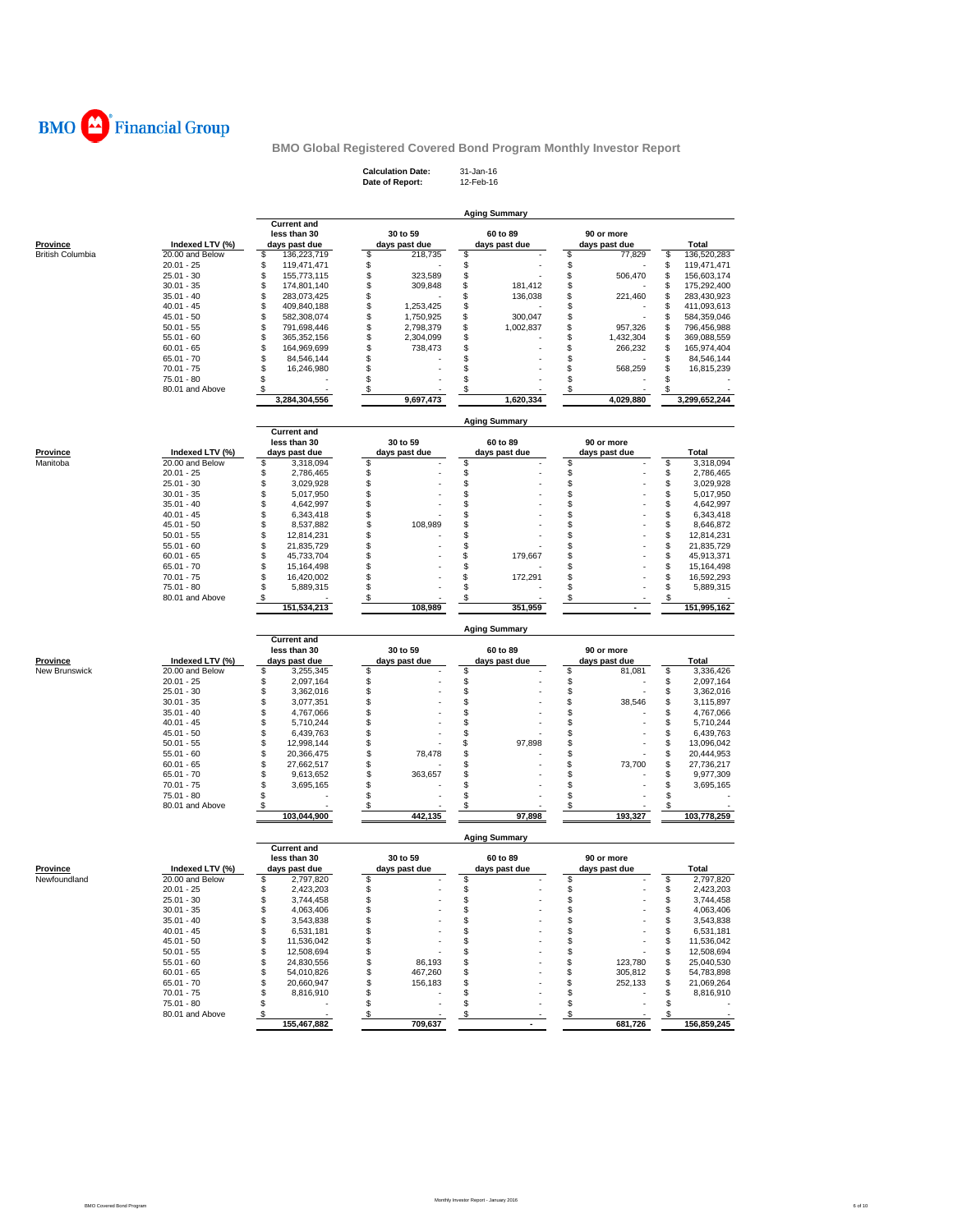

|                              |                                    |                                          | <b>Calculation Date:</b><br>Date of Report: | 31-Jan-16<br>12-Feb-16         |                                      |                                        |
|------------------------------|------------------------------------|------------------------------------------|---------------------------------------------|--------------------------------|--------------------------------------|----------------------------------------|
|                              |                                    |                                          |                                             |                                |                                      |                                        |
|                              |                                    | <b>Current and</b>                       |                                             | <b>Aging Summary</b>           |                                      |                                        |
|                              |                                    | less than 30                             | 30 to 59                                    | 60 to 89                       | 90 or more                           |                                        |
| Province                     | Indexed LTV (%)<br>20.00 and Below | days past due<br>\$                      | days past due<br>\$                         | days past due<br>\$            | days past due<br>\$                  | Total<br>\$                            |
| <b>Northwest Territories</b> | $20.01 - 25$                       | S                                        | \$                                          | \$                             | \$                                   | \$                                     |
|                              | $25.01 - 30$                       | S                                        | \$                                          | \$                             | \$                                   | \$                                     |
|                              | $30.01 - 35$                       | S                                        | \$                                          | S                              | \$                                   | S                                      |
|                              | $35.01 - 40$                       | \$                                       | \$                                          | \$                             | \$                                   | \$                                     |
|                              | $40.01 - 45$<br>$45.01 - 50$       | S<br>S                                   | \$<br>\$                                    | S<br>S                         | \$<br>\$                             | Ś<br>\$                                |
|                              | $50.01 - 55$                       | S                                        | \$                                          | S                              | \$                                   | \$                                     |
|                              | $55.01 - 60$                       | S                                        | \$                                          | S                              | \$                                   | S                                      |
|                              | $60.01 - 65$                       | S                                        | \$                                          | S                              | \$                                   | \$                                     |
|                              | $65.01 - 70$                       | £.                                       | \$                                          | S                              | \$                                   | s                                      |
|                              | $70.01 - 75$<br>$75.01 - 80$       | S                                        | \$<br>\$                                    | S<br>S                         | \$<br>\$                             | s<br>s                                 |
|                              | 80.01 and Above                    | S                                        | \$                                          | S                              | \$                                   | \$                                     |
|                              |                                    | \$                                       | \$                                          | \$                             | \$                                   | \$                                     |
|                              |                                    |                                          |                                             |                                |                                      |                                        |
|                              |                                    | <b>Current and</b>                       |                                             | <b>Aging Summary</b>           |                                      |                                        |
|                              |                                    | less than 30                             | 30 to 59                                    | 60 to 89                       | 90 or more                           |                                        |
| Province                     | Indexed LTV (%)                    | days past due                            | days past due                               | days past due                  | days past due                        | <b>Total</b>                           |
| Nova Scotia                  | 20.00 and Below                    | 4,649,748<br>\$                          | \$                                          | \$                             | S                                    | \$<br>4,649,748                        |
|                              | $20.01 - 25$                       | \$<br>4,736,119                          | \$                                          | \$                             | \$                                   | \$<br>4,736,119                        |
|                              | $25.01 - 30$                       | \$<br>5,875,787                          | \$                                          | \$                             | \$                                   | \$<br>5,875,787                        |
|                              | $30.01 - 35$                       | \$<br>8,027,974                          | \$<br>224,080                               | \$                             | \$                                   | \$<br>8,252,054                        |
|                              | $35.01 - 40$<br>$40.01 - 45$       | \$<br>7,476,636<br>\$<br>12,115,814      | \$<br>56,129<br>\$<br>165,474               | \$<br>\$                       | \$<br>\$                             | \$<br>7,532,765<br>\$<br>12,281,288    |
|                              | $45.01 - 50$                       | \$<br>16,173,132                         | \$                                          | \$                             | \$                                   | \$<br>16,173,132                       |
|                              | $50.01 - 55$                       | \$<br>26,093,064                         | \$                                          | \$                             | S<br>408,518                         | \$<br>26,501,582                       |
|                              | $55.01 - 60$                       | \$<br>39,801,217                         | \$<br>396,417                               | \$                             | \$                                   | \$<br>40,197,634                       |
|                              | $60.01 - 65$                       | \$<br>70,900,034                         | \$                                          | \$                             | \$                                   | \$<br>70,900,034                       |
|                              | $65.01 - 70$                       | \$<br>37,799,529                         | \$                                          | \$                             | \$                                   | \$<br>37,799,529                       |
|                              | $70.01 - 75$<br>75.01 - 80         | \$<br>32,222,077<br>\$<br>4,775,677      | \$<br>\$                                    | \$<br>\$                       | \$<br>\$                             | \$<br>32,222,077<br>S<br>4,775,677     |
|                              | 80.01 and Above                    | \$                                       | \$                                          | \$                             | \$                                   | \$                                     |
|                              |                                    | 270,646,807                              | 842,100                                     |                                | 408,518                              | 271,897,425                            |
|                              |                                    |                                          |                                             |                                |                                      |                                        |
|                              |                                    | <b>Current and</b>                       |                                             | <b>Aging Summary</b>           |                                      |                                        |
|                              |                                    | less than 30                             | 30 to 59                                    | 60 to 89                       | 90 or more                           |                                        |
| <b>Province</b>              | Indexed LTV (%)                    | days past due                            | days past due                               | days past due                  | days past due                        | Total                                  |
| Nunavut                      | 20.00 and Below                    | \$                                       | \$                                          | \$                             | \$                                   | \$                                     |
|                              | $20.01 - 25$<br>$25.01 - 30$       | \$<br>\$                                 | \$<br>\$                                    | \$<br>\$                       | \$<br>\$                             | \$<br>s                                |
|                              | $30.01 - 35$                       | S                                        | \$                                          | \$                             | \$                                   | Ś                                      |
|                              | $35.01 - 40$                       | S                                        | \$                                          | S                              | \$                                   | S                                      |
|                              | $40.01 - 45$                       | S                                        | \$                                          | S                              | \$                                   | \$                                     |
|                              | $45.01 - 50$                       | S                                        | \$                                          | S                              | \$                                   | \$                                     |
|                              | $50.01 - 55$                       | S                                        | \$                                          | S                              | \$                                   | S                                      |
|                              | $55.01 - 60$<br>$60.01 - 65$       | S<br>S                                   | \$<br>\$                                    | \$<br>S                        | \$<br>\$                             | s<br>\$                                |
|                              | $65.01 - 70$                       | S                                        | \$                                          | S                              | \$                                   | \$                                     |
|                              | $70.01 - 75$                       | S                                        | \$                                          | S                              | \$                                   | \$                                     |
|                              | 75.01 - 80                         | S                                        | \$                                          | S                              | \$                                   | Ś                                      |
|                              | 80.01 and Above                    | \$<br>ä,                                 | \$                                          | \$<br>ä,                       | \$<br>Ĭ.                             | s                                      |
|                              |                                    | \$                                       | \$                                          | \$                             | \$                                   | \$                                     |
|                              |                                    |                                          |                                             | <b>Aging Summary</b>           |                                      |                                        |
|                              |                                    | <b>Current and</b>                       |                                             |                                |                                      |                                        |
|                              |                                    | less than 30                             | 30 to 59                                    | 60 to 89                       | 90 or more                           |                                        |
| <b>Province</b>              | Indexed LTV (%)                    | days past due                            | days past due                               | days past due                  | days past due                        | <b>Total</b>                           |
| Ontario                      | 20.00 and Below<br>$20.01 - 25$    | S,<br>174,250,847<br>\$<br>134,726,259   | S<br>84,671<br>\$<br>122,175                | \$<br>29,263<br>\$<br>131,655  | \$<br>$\overline{1}$<br>\$<br>25,830 | \$<br>174,364,782<br>\$<br>135,005,920 |
|                              | $25.01 - 30$                       | \$<br>181,764,801                        | \$<br>114,969                               | \$                             | \$<br>139,417                        | \$<br>182,019,186                      |
|                              | $30.01 - 35$                       | \$<br>233,180,793                        | \$<br>578,426                               | \$                             | \$<br>294,811                        | \$<br>234,054,030                      |
|                              | $35.01 - 40$                       | \$<br>302,114,045                        | \$<br>617,887                               | \$<br>77,710                   | \$<br>232,749                        | 303,042,391<br>\$                      |
|                              | $40.01 - 45$                       | \$<br>390,781,441                        | \$<br>889,866                               | \$                             | \$<br>1,037,669                      | \$<br>392,708,975                      |
|                              | $45.01 - 50$                       | \$<br>588,636,136                        | \$<br>1,528,184                             | \$<br>367,720                  | \$<br>501,397                        | 591,033,436<br>\$                      |
|                              | $50.01 - 55$                       | \$<br>811,695,719                        | \$<br>2,495,826                             | 2,042,445<br>\$                | \$<br>250,675                        | 816,484,666<br>\$                      |
|                              | $55.01 - 60$<br>$60.01 - 65$       | \$<br>1,013,073,779<br>\$<br>633,916,912 | \$<br>2,195,634<br>\$<br>1,136,233          | \$<br>316,822<br>354,417<br>\$ | \$<br>790,132<br>\$<br>94,353        | \$1,016,376,367<br>635,501,915<br>\$   |
|                              | $65.01 - 70$                       | \$<br>298,545,342                        | \$<br>713,648                               | \$<br>98,157                   | \$<br>337,067                        | \$<br>299,694,213                      |
|                              | $70.01 - 75$                       | \$<br>168,443,340                        | \$<br>200,258                               | 267,808<br>\$                  | \$                                   | \$<br>168,911,406                      |
|                              | $75.01 - 80$                       | \$<br>19,654,605                         | \$<br>$\sim$                                | \$<br>67,110                   | \$                                   | \$<br>19,721,716                       |
|                              | 80.01 and Above                    | \$<br>$\overline{\phantom{a}}$           | \$                                          | \$                             | \$                                   | \$                                     |
|                              |                                    | 4,950,784,019                            | 10,677,777                                  | 3,753,108                      | 3,704,100                            | 4,968,919,004                          |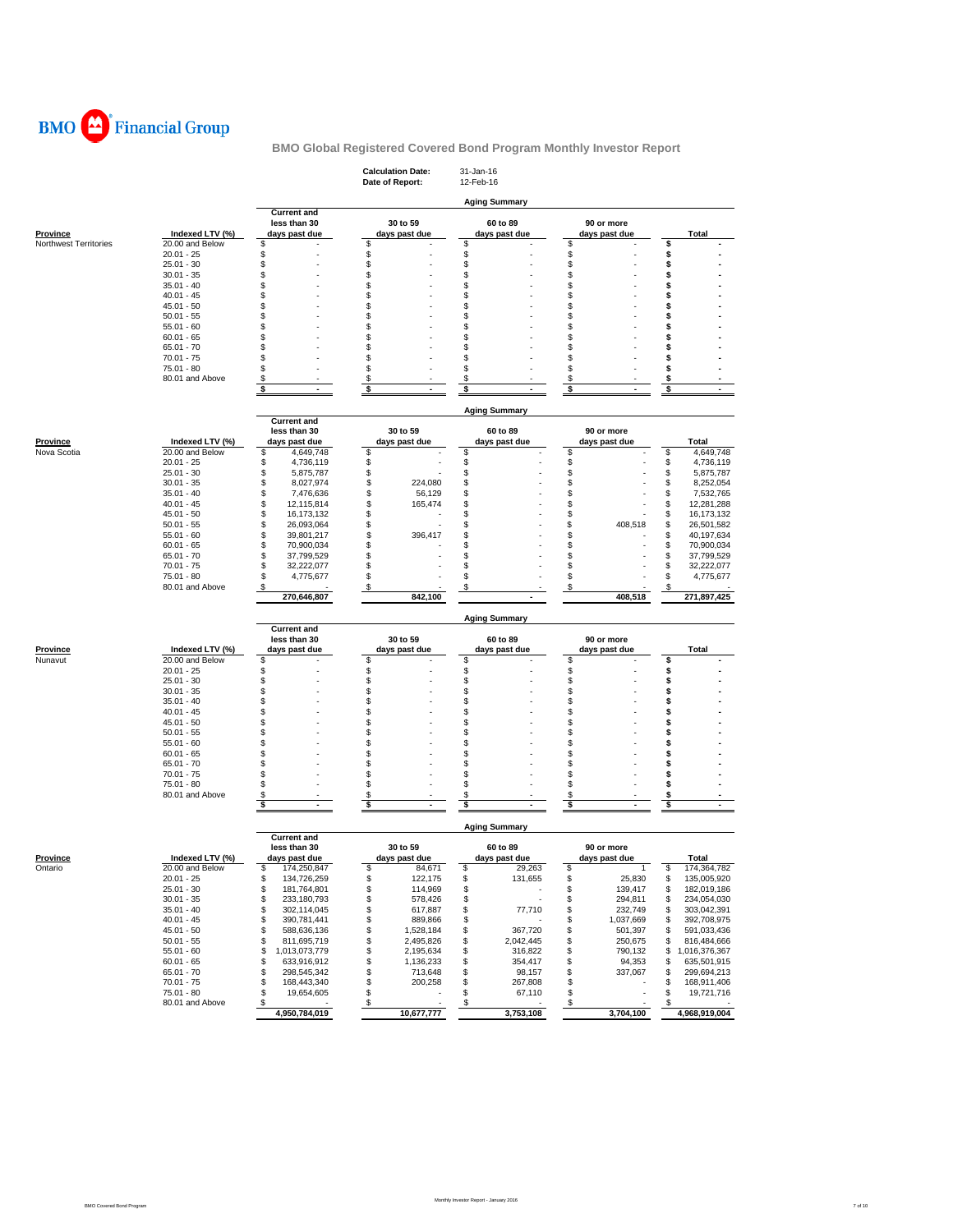

|                      |                                 |                                                     | <b>Calculation Date:</b><br>Date of Report: | 31-Jan-16<br>12-Feb-16    |                                |                                        |
|----------------------|---------------------------------|-----------------------------------------------------|---------------------------------------------|---------------------------|--------------------------------|----------------------------------------|
|                      |                                 |                                                     |                                             | <b>Aging Summary</b>      |                                |                                        |
| <b>Province</b>      | Indexed LTV (%)                 | <b>Current and</b><br>less than 30<br>days past due | 30 to 59<br>days past due                   | 60 to 89<br>days past due | 90 or more<br>days past due    | Total                                  |
| Prince Edward Island | 20.00 and Below<br>$20.01 - 25$ | \$<br>712,040<br>\$<br>385,157                      | \$<br>\$                                    | \$<br>\$                  | \$<br>\$                       | \$<br>712,040<br>\$<br>385,157         |
|                      | $25.01 - 30$                    | \$<br>998,776                                       | \$                                          | \$                        | \$                             | \$<br>998,776                          |
|                      | $30.01 - 35$                    | \$<br>1,269,905                                     | \$                                          | \$                        | \$                             | \$<br>1,269,905                        |
|                      | $35.01 - 40$<br>$40.01 - 45$    | \$<br>1,423,465<br>\$<br>2,399,806                  | \$<br>\$                                    | \$<br>\$                  | \$<br>\$                       | \$<br>1,423,465<br>\$<br>2,399,806     |
|                      | $45.01 - 50$                    | \$<br>2,267,370                                     | \$                                          | \$                        | \$                             | \$<br>2,267,370                        |
|                      | $50.01 - 55$                    | \$<br>6,407,935                                     | \$                                          | \$                        | \$                             | \$<br>6,407,935                        |
|                      | $55.01 - 60$                    | \$<br>7,448,645                                     | \$                                          | \$                        | \$                             | \$<br>7,448,645                        |
|                      | $60.01 - 65$<br>$65.01 - 70$    | \$<br>10,649,302<br>\$<br>3,854,302                 | \$<br>\$                                    | \$<br>\$                  | \$<br>175,847<br>\$            | \$<br>10,825,149<br>\$<br>3,854,302    |
|                      | $70.01 - 75$                    | \$<br>825,573                                       | \$                                          | \$                        | \$                             | \$<br>825,573                          |
|                      | 75.01 - 80                      | \$                                                  | \$                                          | \$                        | \$                             | \$                                     |
|                      | 80.01 and Above                 | \$<br>38,642,275                                    | \$                                          | \$                        | \$<br>175,847                  | \$<br>38,818,122                       |
|                      |                                 |                                                     |                                             |                           |                                |                                        |
|                      |                                 | <b>Current and</b>                                  |                                             | <b>Aging Summary</b>      |                                |                                        |
| Province             | Indexed LTV (%)                 | less than 30<br>days past due                       | 30 to 59<br>days past due                   | 60 to 89<br>days past due | 90 or more<br>days past due    | Total                                  |
| Quebec               | 20.00 and Below                 | \$<br>36,925,039                                    | \$                                          | \$                        | \$                             | \$<br>36,925,039                       |
|                      | $20.01 - 25$<br>$25.01 - 30$    | \$<br>29,368,860<br>\$<br>33,278,553                | \$<br>\$                                    | \$<br>\$                  | \$<br>37,063<br>\$             | \$<br>29,405,923<br>\$<br>33,278,553   |
|                      | $30.01 - 35$                    | \$<br>44,257,461                                    | \$                                          | \$                        | \$                             | \$<br>44,257,461                       |
|                      | $35.01 - 40$                    | \$<br>52,885,089                                    | \$<br>378,369                               | \$                        | \$<br>296,962                  | \$<br>53,560,421                       |
|                      | $40.01 - 45$                    | \$<br>75,495,165                                    | \$<br>597,436                               | \$                        | \$                             | \$<br>76,092,601                       |
|                      | $45.01 - 50$<br>$50.01 - 55$    | \$<br>98,805,793<br>\$<br>118,974,063               | \$<br>269,474<br>\$                         | \$<br>\$                  | \$<br>610,839<br>\$            | \$<br>99,686,106<br>\$<br>118,974,063  |
|                      | $55.01 - 60$                    | \$<br>160,763,240                                   | \$<br>1,572,548                             | \$<br>483,030             | \$<br>153,779                  | \$<br>162,972,597                      |
|                      | $60.01 - 65$                    | \$<br>324,301,646                                   | \$<br>1,315,554                             | \$<br>367,724             | \$<br>884,980                  | \$<br>326,869,904                      |
|                      | $65.01 - 70$                    | \$<br>199,890,283                                   | \$<br>1,332,440                             | \$                        | \$<br>1,124,983                | \$<br>202,347,706                      |
|                      | $70.01 - 75$<br>75.01 - 80      | \$<br>338,665,940<br>\$<br>109,124,895              | \$<br>831,115<br>\$<br>306,863              | \$<br>2,420,764<br>\$     | \$<br>489,047<br>\$<br>826,869 | \$<br>342,406,865<br>\$<br>110,258,628 |
|                      | 80.01 and Above                 | \$                                                  | \$                                          | \$                        | \$                             | \$                                     |
|                      |                                 | 1,622,736,027                                       | 6,603,799                                   | 3,271,518                 | 4,424,522                      | 1,637,035,866                          |
|                      |                                 |                                                     |                                             |                           |                                |                                        |
|                      |                                 |                                                     |                                             | <b>Aging Summary</b>      |                                |                                        |
|                      |                                 | <b>Current and</b>                                  |                                             |                           |                                |                                        |
| Province             | Indexed LTV (%)                 | less than 30<br>days past due                       | 30 to 59<br>days past due                   | 60 to 89<br>days past due | 90 or more<br>days past due    | Total                                  |
| Saskatchewan         | 20.00 and Below                 | \$<br>4,899,624                                     | \$                                          | \$                        | \$                             | \$<br>4,899,624                        |
|                      | $20.01 - 25$                    | \$<br>4,205,037                                     |                                             | \$                        | \$                             | \$<br>4,205,037                        |
|                      | $25.01 - 30$                    | \$<br>5,098,059                                     | \$                                          | \$                        | \$                             | \$<br>5,098,059                        |
|                      | $30.01 - 35$<br>$35.01 - 40$    | \$<br>8,754,166<br>\$<br>10,964,608                 | \$<br>\$                                    | \$<br>\$                  | \$<br>\$                       | \$<br>8,754,166<br>\$<br>10,964,608    |
|                      | $40.01 - 45$                    | \$<br>13,172,328                                    | \$                                          | \$                        | \$                             | \$<br>13,172,328                       |
|                      | $45.01 - 50$                    | \$<br>29,238,583                                    | \$<br>772,490                               | \$                        | \$                             | \$<br>30,011,073                       |
|                      | $50.01 - 55$                    | \$<br>77,524,760                                    | \$<br>413,511                               | \$                        | \$<br>495,069                  | \$<br>78,433,339                       |
|                      | $55.01 - 60$<br>$60.01 - 65$    | \$<br>114,023,602<br>\$<br>52,713,214               | \$<br>386,308<br>\$<br>195,617              | \$<br>338,085<br>\$       | \$<br>\$                       | \$<br>114,747,994<br>\$<br>52,908,831  |
|                      | $65.01 - 70$                    | \$<br>12,002,341                                    | \$                                          | \$                        | \$                             | \$<br>12,002,341                       |
|                      | $70.01 - 75$                    | \$<br>9,778,188                                     | \$                                          | \$                        | \$                             | \$<br>9,778,188                        |
|                      | $75.01 - 80$<br>80.01 and Above | \$                                                  | \$<br>\$                                    | \$<br>\$                  | \$<br>\$                       | \$<br>\$                               |
|                      |                                 | \$<br>342,374,509                                   | 1,767,925                                   | 338,085                   | 495,069                        | 344,975,589                            |
|                      |                                 |                                                     |                                             | <b>Aging Summary</b>      |                                |                                        |
|                      |                                 | <b>Current and</b><br>less than 30                  | 30 to 59                                    | 60 to 89                  | 90 or more                     |                                        |
| Province             | Indexed LTV (%)                 | days nast due                                       | days nast due                               | days nast due             | davs nast due                  | Total                                  |
| Yukon Territories    | 20.00 and Below                 | \$<br>\$                                            | \$                                          | \$                        | \$                             | \$<br>\$                               |
|                      | $20.01 - 25$<br>$25.01 - 30$    | \$                                                  | \$<br>\$                                    | \$<br>\$                  | \$<br>\$                       | \$                                     |
|                      | $30.01 - 35$                    | S                                                   | \$                                          | \$                        | \$                             | \$                                     |
|                      | $35.01 - 40$                    | S                                                   | \$                                          | \$                        | \$                             | \$                                     |
|                      | $40.01 - 45$<br>$45.01 - 50$    | S<br>s                                              | \$<br>\$                                    | \$<br>\$                  | \$<br>\$                       | s<br>\$                                |
|                      | $50.01 - 55$                    | S                                                   | \$                                          | \$                        | \$                             | \$                                     |
|                      | $55.01 - 60$                    | S                                                   | \$                                          | \$                        | \$                             | \$                                     |
|                      | $60.01 - 65$                    |                                                     | \$                                          | \$                        | \$                             | \$                                     |
|                      | $65.01 - 70$                    |                                                     | \$                                          | \$<br>\$                  | \$<br>\$                       | \$                                     |
|                      | $70.01 - 75$<br>$75.01 - 80$    |                                                     | \$<br>\$                                    | \$                        | \$                             | \$<br>\$                               |
|                      | 80.01 and Above                 | \$<br>$\sim$                                        | \$<br>\$<br>$\overline{a}$                  | \$<br>\$                  | \$<br>\$<br>$\sim$             | \$<br>\$                               |

<sup>(1)</sup> Value as determined by adjusting, not less than quarterly, the Original Market Value utilizing the Indexation Methodology (see Appendix for details) for subsequent price developments.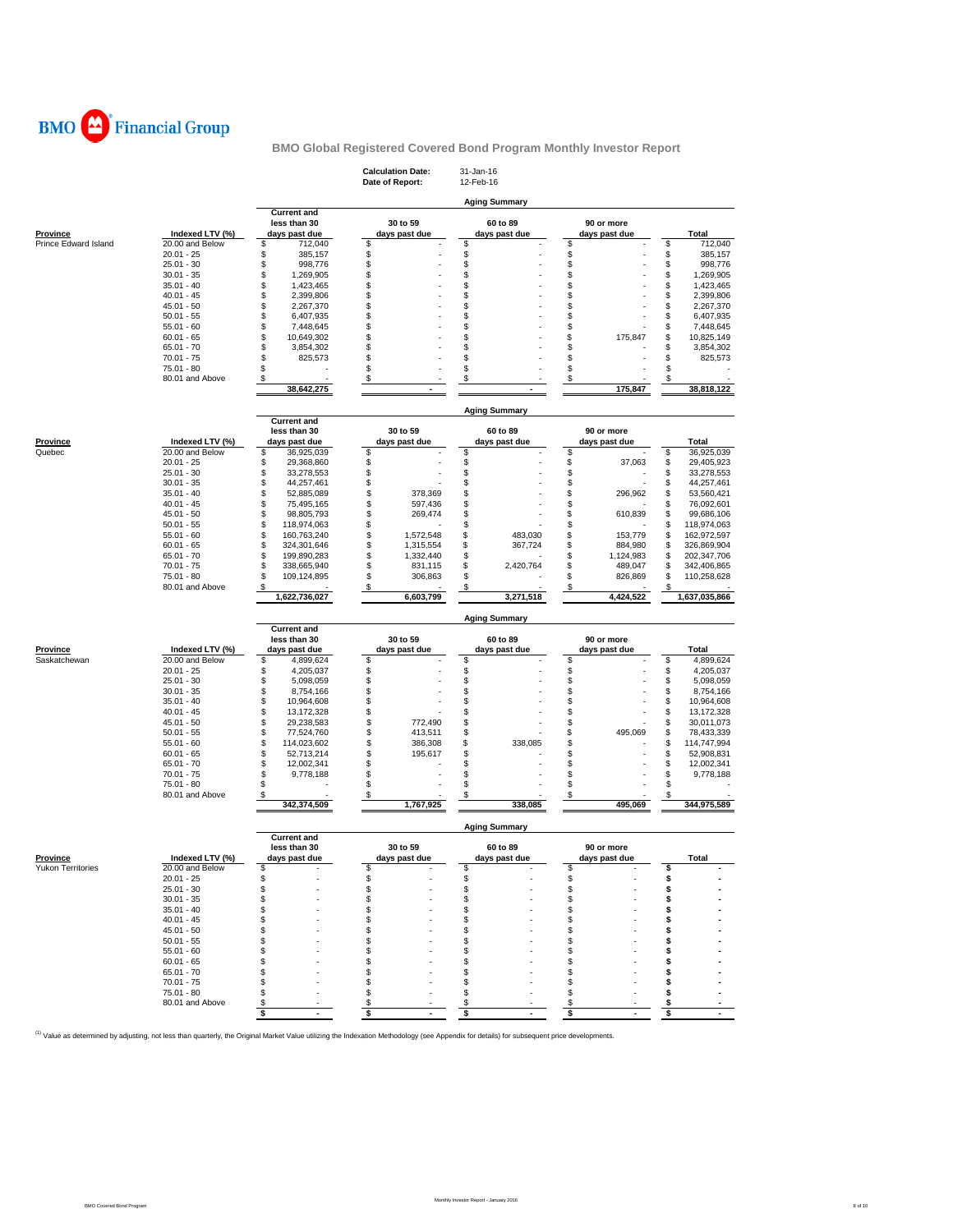

# **Calculation Date:** 31-Jan-16 **Date of Report:** 12-Feb-16

**Cover Pool - Current LTV Distribution by Credit Score (1)**

|                 |             |             | <b>Credit Scores</b> |               |               |                  |                |
|-----------------|-------------|-------------|----------------------|---------------|---------------|------------------|----------------|
| Indexed LTV (%) | <600        | $600 - 650$ | 651 - 700            | 701 - 750     | 751 - 800     | >800             | Total          |
| 20.00 and Below | 29.886.277  | 11.265.602  | 29.036.001           | 71.783.286    | 165.939.532   | \$<br>97.262.829 | 405.173.528    |
| $20.01 - 25$    | 20.364.839  | 16.133.135  | 30.054.835           | 63.481.541    | 134.473.741   | 65.877.540       | 330,385,630    |
| $25.01 - 30$    | 34.043.704  | 18.920.021  | 39.906.264           | 96.584.610    | 177.007.885   | 67.571.753       | 434.034.237    |
| $30.01 - 35$    | 45.571.107  | 23.736.398  | 47.744.848           | 114.123.509   | 225.787.510   | 82.663.152       | 539.626.525    |
| $35.01 - 40$    | 59.610.465  | 33.196.360  | 78,018,307           | 168,965,632   | 291.441.305   | 95.867.865       | 727,099,934    |
| $40.01 - 45$    | 93.188.361  | 43.474.578  | 120.554.605          | 229.901.811   | 395.950.719   | 128.421.227      | 1.011.491.300  |
| $45.01 - 50$    | 125.713.486 | 81.586.229  | 196.176.309          | 375,800,495   | 518.561.855   | 149.606.081      | 1.447.444.456  |
| $50.01 - 55$    | 174.263.896 | 99.587.060  | 240.988.359          | 526.632.449   | 793.842.633   | 200.811.243      | 2,036,125,640  |
| $55.01 - 60$    | 158.388.994 | 107.832.110 | 267.892.656          | 500.212.460   | 747.716.119   | 215.468.904      | 1,997,511,244  |
| $60.01 - 65$    | 109.962.404 | 128.285.461 | 271.754.681          | 472.731.541   | 588.027.949   | 153.510.562      | ,724,272,598   |
| $65.01 - 70$    | 51.959.384  | 65.014.215  | 149.541.197          | 256.452.979   | 288.177.585   | 74.246.904       | 885,392,264    |
| $70.01 - 75$    | 39.069.198  | 44.464.059  | 121.259.452          | 205.971.979   | 224.518.161   | 50.866.116       | 686.148.964    |
| 75.01 - 80      | 12.211.609  | 13.030.575  | 39.877.143           | 61.680.326    | 62.011.153    | 10.952.918       | 199.763.724    |
| 80.01 and Above |             |             |                      |               |               |                  |                |
|                 | 954.233.724 | 686.525.804 | 1.632.804.658        | 3.144.322.618 | 4.613.456.147 | 1.393.127.093    | 12.424.470.044 |

<sup>(1)</sup> Market Value as determined by adjusting, not less than quarterly, the Original Market Value utilizing the Indexation Methodology (see Appendix for details) for subsequent price developments.